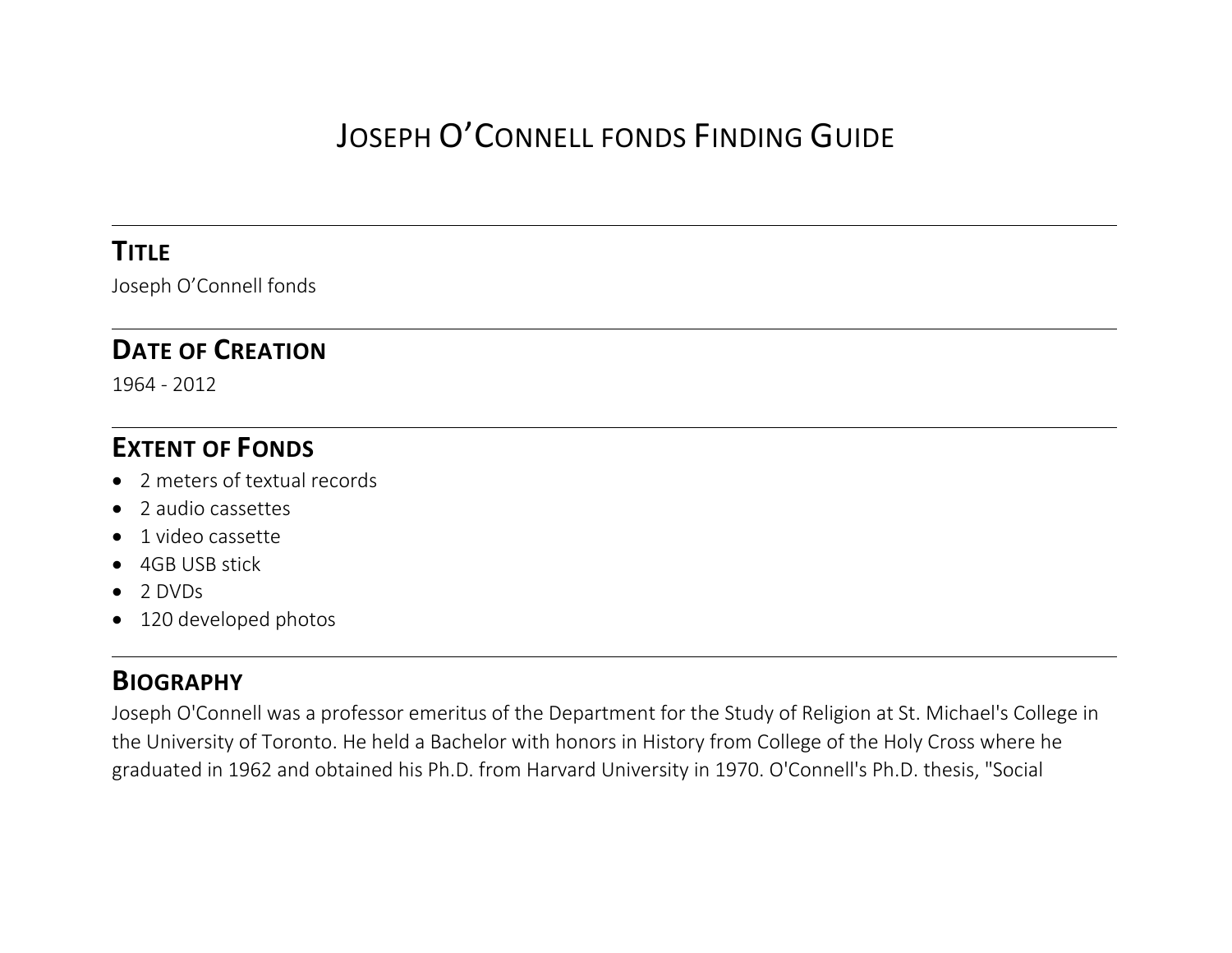Implications of the Gaudiya Vaisnava Movement," studied the social and political aspects of Caitanya, Sri Krishna-Caitanya, and Avatara theology. He continued to study and teach the history of Hinduism throughout his career.

From 2002 to 2012, O'Connell was a co-architect for the Department of World Religions at Dhaka University in Bangladesh. O'Connell helped to design the department's four-year B.A. Honours as well as their one-year M.A. course. In addition to designing the program, O'Connell taught in the department on and off for the ten years that he was involved with the University.

His teaching appointments include visiting professorships at the Oxford Center for Vaisnava and Hindu Studies and Theology faculty at Oxford University from 2000-2002; the Department of World religions at Dhaka University from 2003-2011; and the Department of Philosophy and Religion at Visva-Bharati University from 2007-2008. O'Connell was appointed by St. Michael's College in 1963 and continued to work for the college until his death in 2012.

### **SCOPE OF FONDS**

This fonds contains works, correspondences, and ephemera belonging to and about Joseph O'Connell. The fonds has six main categories of materials: Academic works written, edited or translated by Joseph O'Connell; biographical information; personal correspondence; internal documents for the Department for the Study of Religion at St. Michael's College; Class; lecture and conference notes; and materials related to the Department of World Religions at Dhaka University. Materials date from 1964 to 2012 and document O'Connell's academic career including materials from time he spent teaching at Oxford University and creating the Department for World Religions at Dhaka University.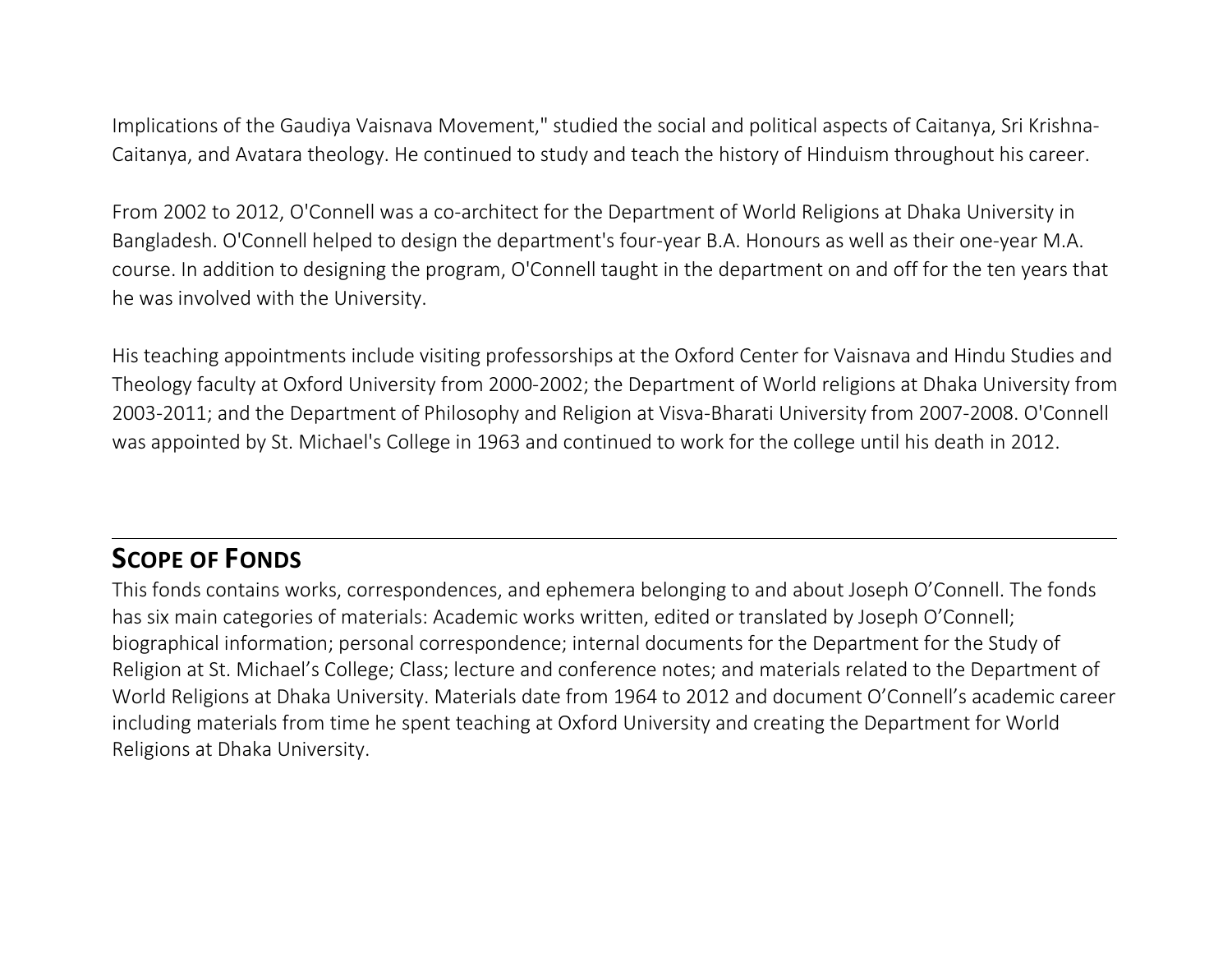### **J1-2016.14**

BOX 1: J1.1 – J1.21

| <b>File</b><br>number | <b>Title</b>                                           | <b>Dates</b>     | Description                                                                                                                                                                                                                                                                                                                                                                                                                                                                                                                                                                                                                                                                                                                                                             |
|-----------------------|--------------------------------------------------------|------------------|-------------------------------------------------------------------------------------------------------------------------------------------------------------------------------------------------------------------------------------------------------------------------------------------------------------------------------------------------------------------------------------------------------------------------------------------------------------------------------------------------------------------------------------------------------------------------------------------------------------------------------------------------------------------------------------------------------------------------------------------------------------------------|
| J1.1                  | O'Connell-<br>Bangladesh                               | 1988-<br>2011    | File contains essays on world religions, correspondence with University of<br>Dhaka faculty, and contract and visa information for Joseph O'Connell.                                                                                                                                                                                                                                                                                                                                                                                                                                                                                                                                                                                                                    |
| J1.2                  | DU Seminar:<br>Religion in Bengal                      | 1994-<br>2007    | File contains course syllabi and instructor notes for 'History of World Religion<br>in Bangladesh,' reading materials for said course, correspondence between<br>Joseph O'Connell and Dhaka U professors, and two newspaper articles. File<br>includes O'Connell's personal notes and instructions for teaching 'History of<br>World Religion in Bangladesh' as well as syllabi, notes, and lectures for the<br>course written by other professors at Dhaka University.                                                                                                                                                                                                                                                                                                 |
| J1.3                  | Dhaka MA<br>Programme and<br>Miscellaneous<br>Ephemera | $2002 -$<br>2008 | File contains: internal communications from the World Religions department<br>at Dhaka U; Joseph O'Connell's email correspondence before and during his<br>2006 trip to Dhaka; lecture plans and syllabi; three publications; news<br>clippings; Joseph O'Connell's 2006 visa application; photographs from Dhaka U<br>event; ephemera from university and community events. File contains the<br>book The Acharya Extraordinaire by M A Halm. On the back of one<br>photographs, Joseph O'Connell has written: "On occasion of launching the<br>Mahdnambrata Foundation at U of Dhaka, Spring 2005/2006." Most of the<br>ephemera seems to have been collected during O'Connell's 2006 visit.<br>Ephemera includes flyers, invitations, and cards, mostly in Sanskrit. |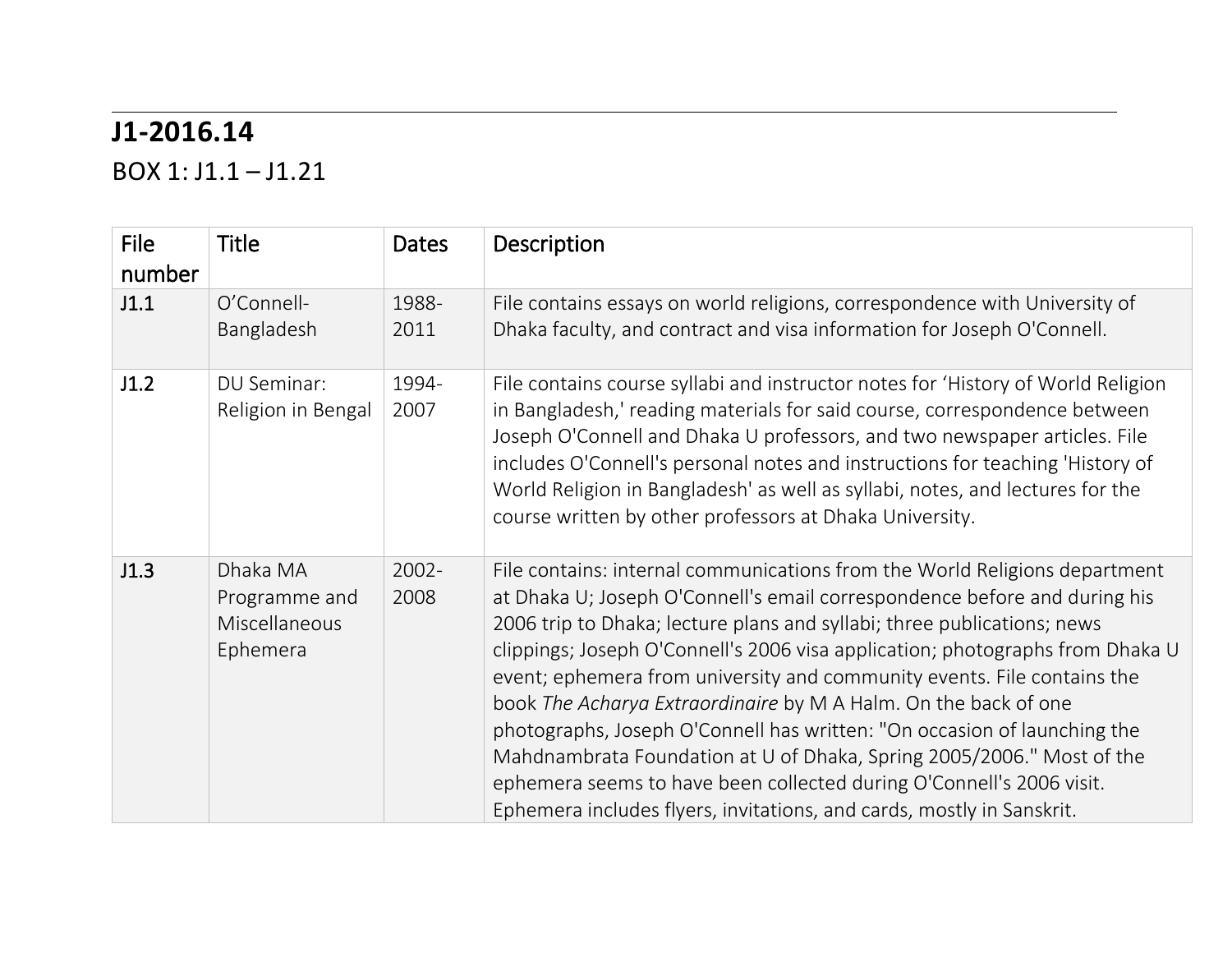| J1.4 | O'Connell<br>Correspondence<br>2002      | 2001-<br>2003    | File contains visa applications and related correspondence for Joseph and<br>Kathleen O'Connell, texts written about Kathleen and Joseph, student work,<br>and lecture and presentation notes.                                                                                                                    |
|------|------------------------------------------|------------------|-------------------------------------------------------------------------------------------------------------------------------------------------------------------------------------------------------------------------------------------------------------------------------------------------------------------|
| J1.5 | Bangladesh<br>Correspondence             | $2001 -$<br>2002 | File contains correspondence and news about the murder of a political activist<br>in Dhaka. Includes news articles, and hand-written letters. File contains several<br>emails written by Bangladeshi students in Toronto to the Prime Minister of<br>Bangladesh. The emails have been edited by Joseph O'Connell. |
| J1.6 | O'Connell<br>Correspondence<br>1965-1972 | 1965-<br>1973    | File contains O'Connell's personal and professional correspondence over the<br>span of six years.                                                                                                                                                                                                                 |
| J1.7 | O'Connell<br>Cassette Tapes              | 1994-<br>1998    | File contains two audio cassettes of a lecture by Gandhi, dated 1998, and one<br>video cassette of an academic conference titled "Academic Study of Religion:<br>Focus on the Sikh Tradition"                                                                                                                     |
| J1.8 | O'Connell DVDs                           | 2005             | File contains two DVDs. One marked "Asia Down Under," and the other titled<br>"Kara Alap."                                                                                                                                                                                                                        |
| J1.9 | O'Connell<br>Photographs                 | $2001 -$<br>2012 | File includes photos from visit to Bangladesh visit, including a farewell<br>ceremony for Joseph O'Connell in 2004. Other photos document a birthday<br>party, various formal ceremonies, and an event including blind and disabled<br>children.                                                                  |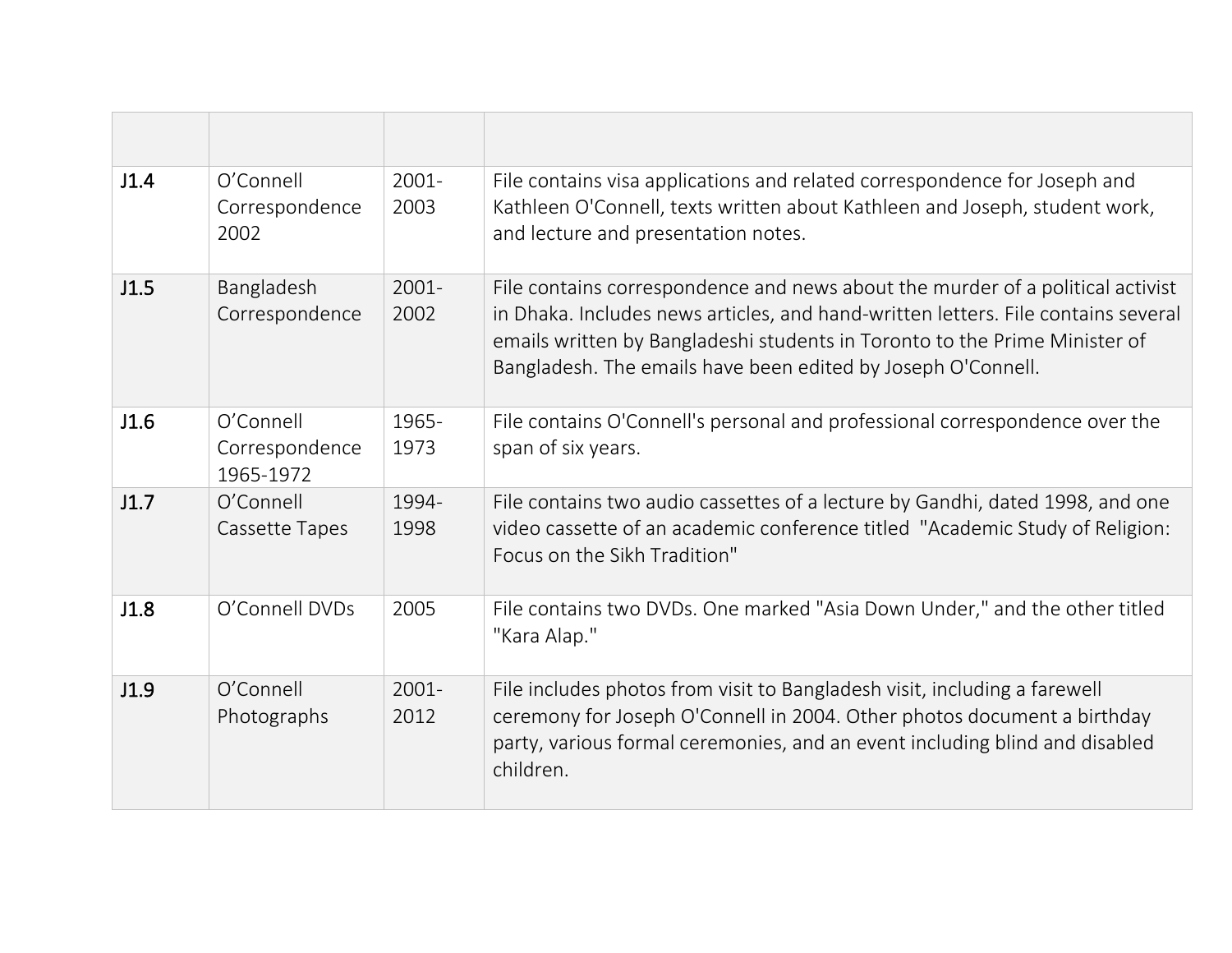| J1.10 | Newspaper<br>Clippings                                                               | 2002-<br>2003 | File contains various newspaper clippings from Dhaka Daily Star and The<br>Independent as well as some hand written notes. Most clippings are related to<br>the Iraq War or other articles discussing international politics.                                                                                                                                                                                                                              |
|-------|--------------------------------------------------------------------------------------|---------------|------------------------------------------------------------------------------------------------------------------------------------------------------------------------------------------------------------------------------------------------------------------------------------------------------------------------------------------------------------------------------------------------------------------------------------------------------------|
| J1.11 | O'Connell<br>Correspondence<br>Matilal (1)                                           | 1980-<br>1998 | File contains correspondence with and works by Bimal Matilal, as well as an<br>obituary written by O'Connell for Matilal.                                                                                                                                                                                                                                                                                                                                  |
| J1.12 | O'Connell<br>Correspondence<br>Matilal (2)                                           | 1982-<br>1988 | File contains correspondence between Joseph O'Connell and Bimal Matilal.                                                                                                                                                                                                                                                                                                                                                                                   |
| J1.13 | Ph.D. Candidates<br>under Joseph<br>O'Connell and<br>miscellaneous<br>correspondence | 1980-<br>1996 | File contains correspondence with PhD students under Joseph O'Connell's<br>supervision, as well as requests for forwards and introductions,<br>recommendations, editing. Names of PhD students are: Thomas Vettikal,<br>Marianne Warren, and Ian Whicher. Some interesting items in the file are a<br>postcard from one of O'Connell's students on exchange in India and a request<br>from a law firm asking O'Connell to be an expert witness in a trial. |
| J1.14 | O'Connell 's work<br>with Ph.D.<br><b>Student Brian</b><br>Marvin                    | 1984-<br>1993 | File contains letters, notes, writings and progress reports related to the work<br>of PhD student Brian Marvin, who Joseph O'Connell supervised.                                                                                                                                                                                                                                                                                                           |
| J1.15 | Miscellaneous<br>Correspondence                                                      | 1991-<br>1994 | File contains miscellaneous correspondence, mostly between Joseph O'Connell<br>and W.H. McLeod.                                                                                                                                                                                                                                                                                                                                                            |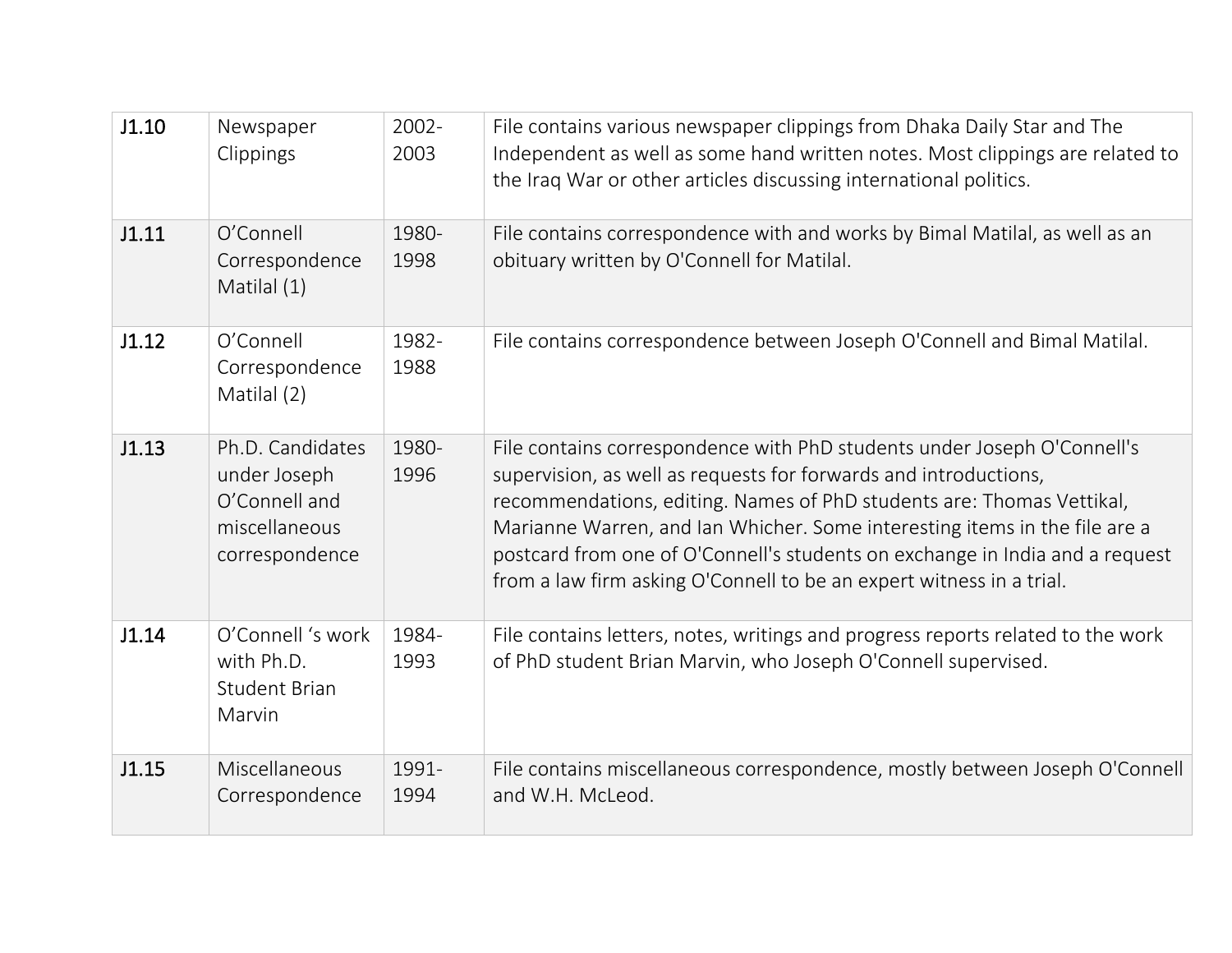| J1.16 | South Asian<br><b>Studies Material</b>                                           | 1991-<br>1996 | File contains internal correspondence, meeting minutes and other written<br>materials related to the South Asian Studies department.                                                                                                                                                                                                                                                                     |
|-------|----------------------------------------------------------------------------------|---------------|----------------------------------------------------------------------------------------------------------------------------------------------------------------------------------------------------------------------------------------------------------------------------------------------------------------------------------------------------------------------------------------------------------|
| J1.17 | Conference on<br>Sikh history and<br>Religion in the<br>20 <sup>th</sup> Century | 1987-<br>1996 | File contains materials relating to a conference on Sikh History and Religion in<br>the 20th Century, including speaker's notes, itinerary and schedule. Also an<br>introduction by O'Connell on Jain Religion course.                                                                                                                                                                                   |
| J1.18 | O'Connell Misc.<br>Materials-St.<br>Michael's                                    | 1990-<br>2003 | File contains some materials related to a University investigation into Prof.<br>Robert O'Driscoll as well as materials related to the Vedanta Society of Toronto<br>and a Postcard.                                                                                                                                                                                                                     |
| J1.19 | 1994 Sikh Studies<br>Conference                                                  | 1993-<br>1994 | File contains materials related to the 1994 Sikh Studies Conference hosted by<br>University of Toronto. The file contains programs as well as invitations and<br>correspondence with conference presenters.                                                                                                                                                                                              |
| J1.20 | O'Connell<br>Correspondence<br>1990-2003                                         | 1990-<br>2003 | File contains miscellaneous correspondence, mostly from 1999-2003. Includes<br>some of O'Connell's work with the Scarborough Mission's Interfaith<br>Commission and the Mississauga Muslim centre as well as writings and<br>correspondence related to the "Air India Case/Incident" from 2000.                                                                                                          |
| J1.21 | Oxford Centre for<br>Vaisnava and<br>Hindu Studies-<br>2001                      | 1999-<br>2001 | File contains materials from when O'Connell served as a visiting professor at<br>Oxford University for the Masters in Theology program's 'Trinity' semester<br>(April-June 2001). Materials include correspondence regarding O'Connell's<br>invitation to teach, accommodation and travel, lecture and conference<br>programs, old exam questions, and correspondence with other visiting<br>professors. |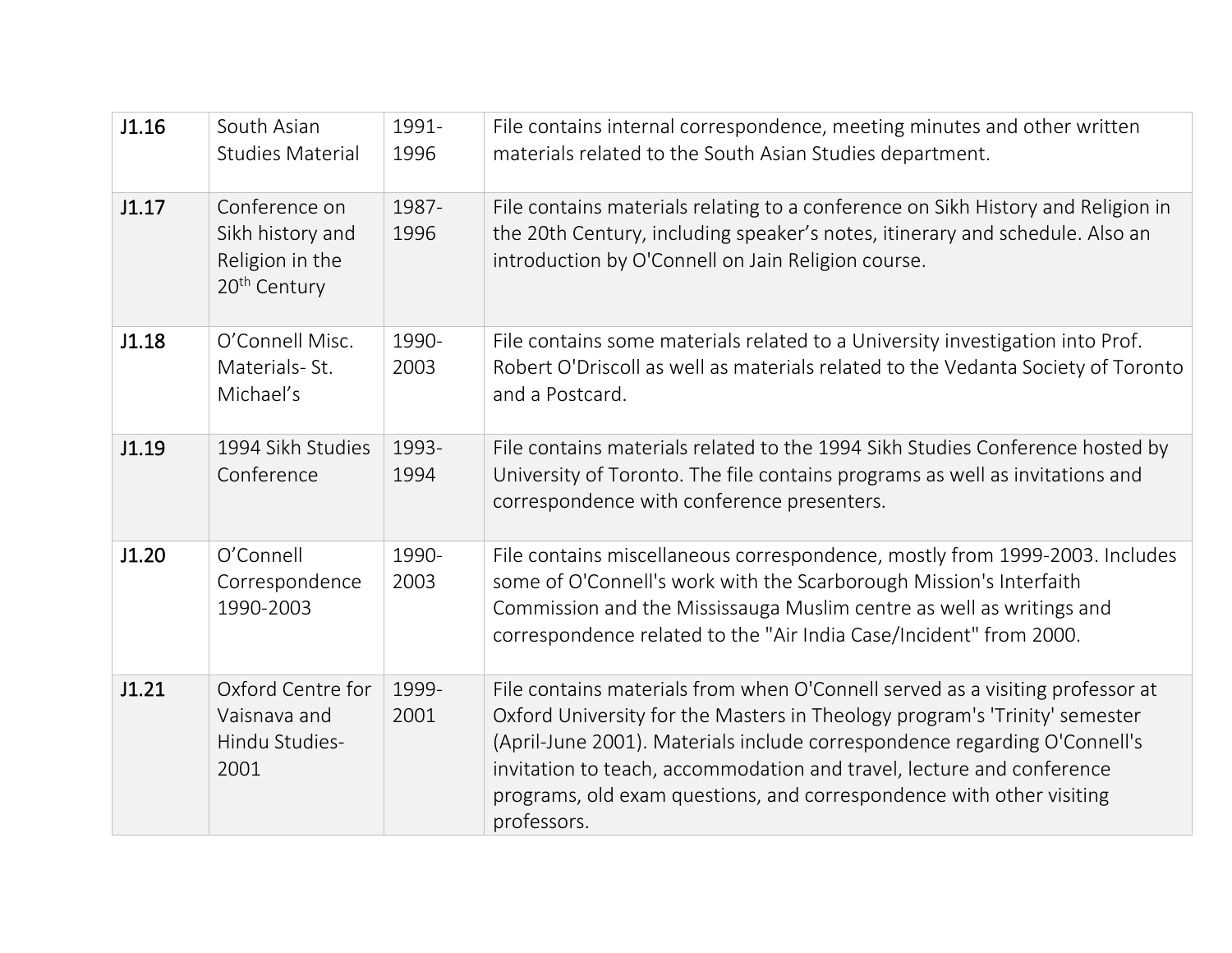### **J1-2016.14**

BOX 2: J2.1 – J2.6

| <b>File</b><br><b>Number</b>           | <b>Title</b>                                                     | <b>Dates</b>     | Description                                                                                                                                                                                                                                                                                                                                                                                                                                                                                               |
|----------------------------------------|------------------------------------------------------------------|------------------|-----------------------------------------------------------------------------------------------------------------------------------------------------------------------------------------------------------------------------------------------------------------------------------------------------------------------------------------------------------------------------------------------------------------------------------------------------------------------------------------------------------|
| J2.1                                   | O'Connell<br>Biographical<br>Material                            | $2011 -$<br>2013 | File contains materials related to Joseph O'Connell's death and memorials. An<br>envelope inside this file contains a USB stick with PowerPoint from the<br>memorial held for O'Connell in Dhaka in 2013. File also contains an 'In<br>Memoriam' of O'Connell by Rachel Fell McDermott, O'Connell's CV from 2011,<br>a poem written in memory of Joseph by William Radice, a Tribute written by<br>Matthew O'Connell for his father, Joseph O'Connell's funeral program and<br>four newspaper obituaries. |
| J2.2<br>(5 folders<br>see<br>appendix) | O'Connell Papers<br>and Published<br>works                       | 1996-<br>2011    | File contains works written by, translated by, or edited by Joseph O'Connell.<br>Works include published chapters and papers, lectures, workshops, speeches<br>and addresses, and drafts of written works. There are two publications<br>included in this file, one is a graduate student's handbook from 1997, and the<br>other is a small volume edited by O'Connell. See appendix for full list of items.                                                                                              |
| J2.3                                   | Department for<br>the Study of<br>Religion-internal<br>Documents | 1992-<br>1999    | File contains materials related to the Department for the Study of Religion.<br>Materials include internal communication and memorandum between faculty,<br>as well as materials related to enrolment and exam questions.                                                                                                                                                                                                                                                                                 |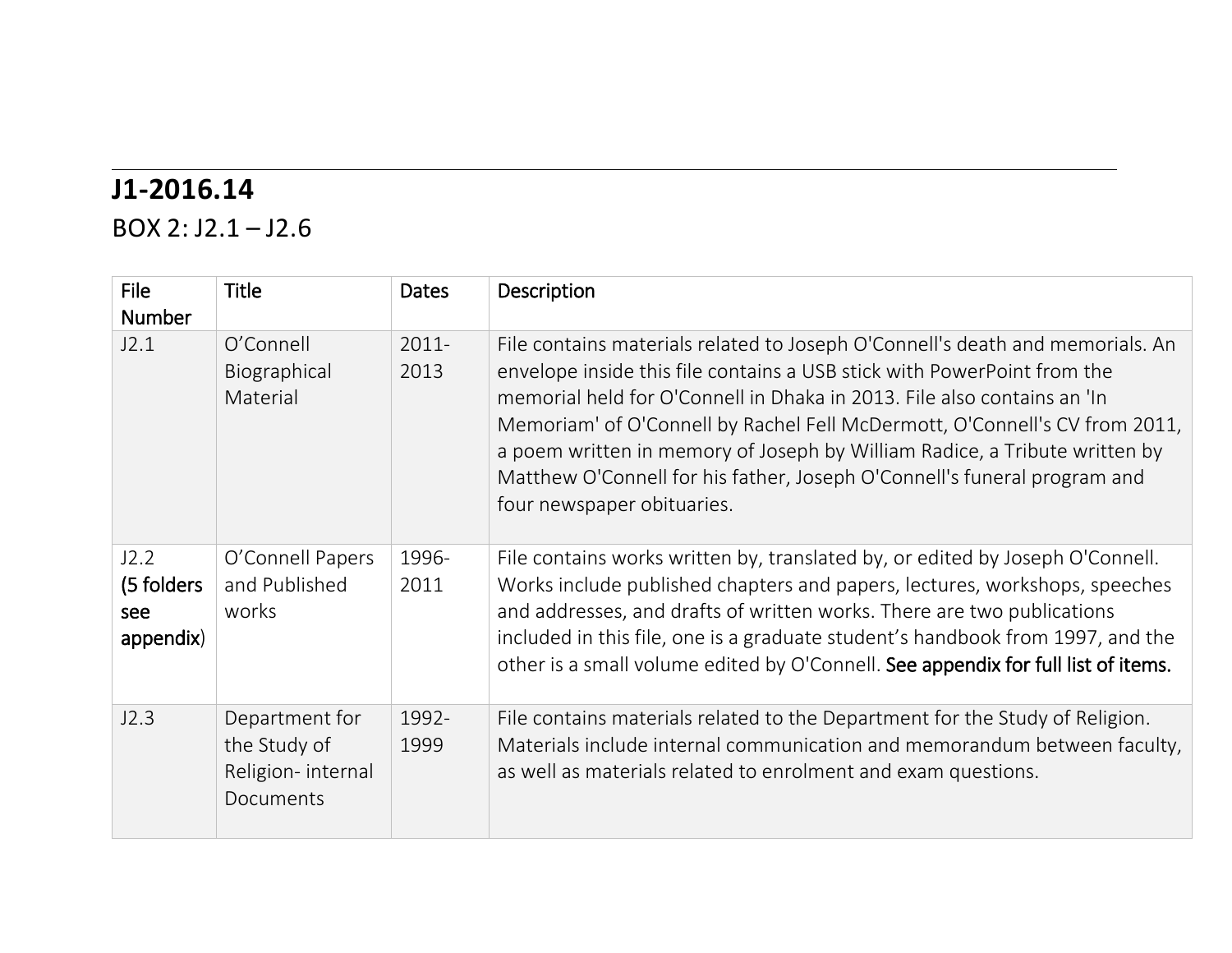| J2.4 | O'Connell<br>Correspondence<br>1990-1995      | 1990-<br>1995 | File contains miscellaneous personal and professional correspondence. File<br>includes two cards.                                                                                                                                                                                                                                               |
|------|-----------------------------------------------|---------------|-------------------------------------------------------------------------------------------------------------------------------------------------------------------------------------------------------------------------------------------------------------------------------------------------------------------------------------------------|
| J2.5 | <b>Miscellaneous</b><br>Materials 1993-<br>94 | 1992-<br>1994 | File contains miscellaneous documents related to the religious studies<br>department, University of Toronto faculty, and school of graduate studies.                                                                                                                                                                                            |
| J2.6 | Sikh Conference                               | 1993-<br>1994 | File contains a survey titled: "Sikh religion in Canada: Views and Practices of<br>University Students". There is a blank questionnaire, an explanatory<br>statement, and 6 filled out questionnaires. The file also contains materials<br>related to the 1994 Sikh conference, such as bills and receipts, invoices,<br>agreements, and menus. |

### **APPENDIX 1: J2.2 DOCUMENTS**

J2.2 Folder 1/5

| Document Type | Document Title                                                                                       | Author              | Year | Publication                                                                              |
|---------------|------------------------------------------------------------------------------------------------------|---------------------|------|------------------------------------------------------------------------------------------|
|               | Religions of the World-Fourth<br>Meeting-Indic Religious<br><b>Traditions</b>                        | Joseph<br>O'Connell | n.d  |                                                                                          |
| Chapter       | Do Bhakti Movements Change<br>Hindu Social Structures: The case<br>of Caitanya's Vaisnavas in Bengal | Joseph<br>O'Connell | n.d  | Boeings and Bullock-Carts: studies in<br>change and continuity in Indian<br>Civilization |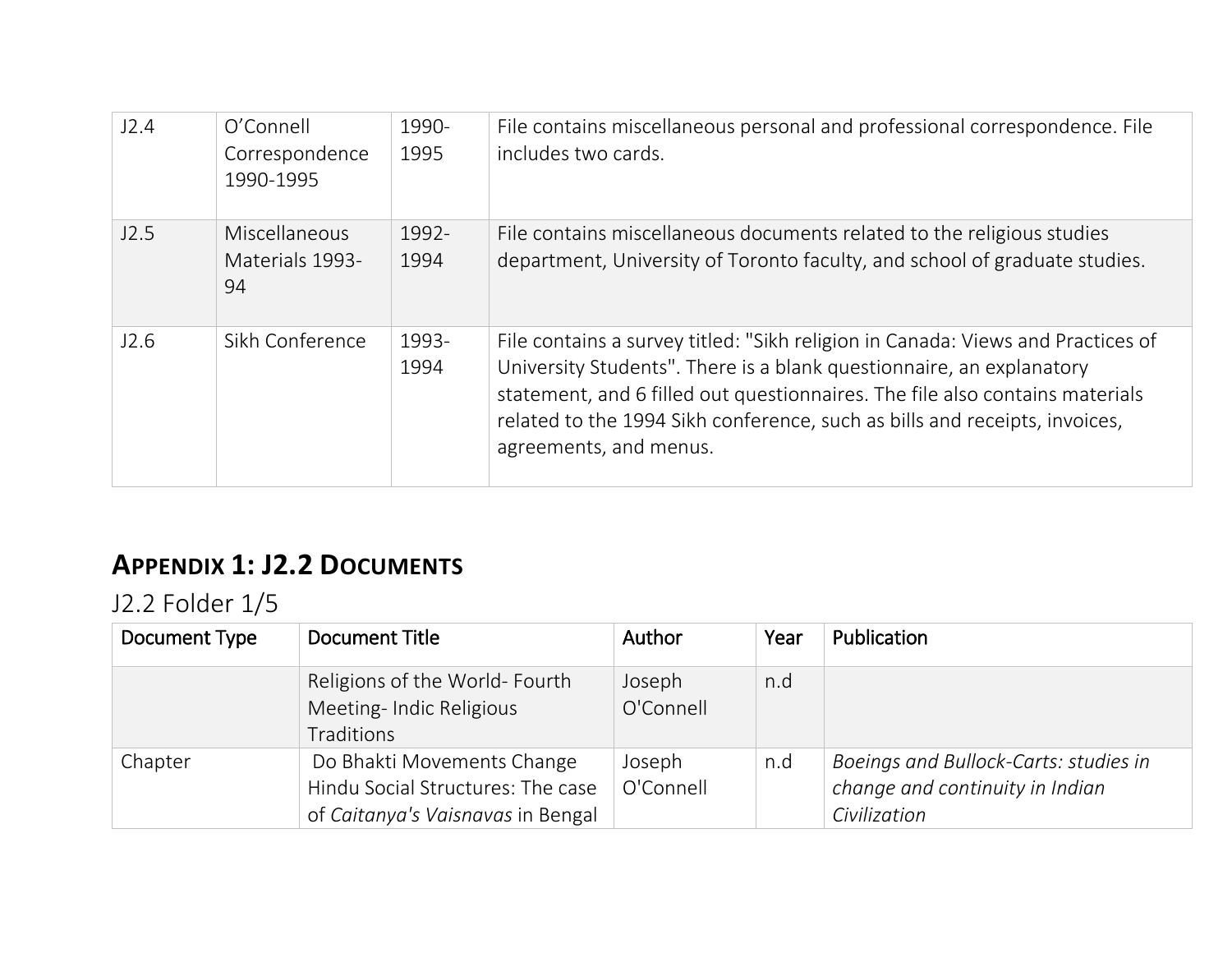| Paper               | Caitanya's Followers and the<br>Bhagavad-gita: a case study in<br>Bhakti and the secular    | Joseph<br>O'Connell | 1976 | Studies in the History of Religions-<br>Hinduism: New Essays in the History of<br>Religions               |
|---------------------|---------------------------------------------------------------------------------------------|---------------------|------|-----------------------------------------------------------------------------------------------------------|
|                     | Sri Krisna Kirstn                                                                           |                     | n.d  |                                                                                                           |
| Chapter             | Bengali Religions                                                                           | Joseph<br>O'Connell | n.d  |                                                                                                           |
|                     | Institutions and Institutionalizing<br>in the Caitanya Vaisnava<br>Movement: Introduction   | Joseph<br>O'Connell |      |                                                                                                           |
| Conference          | Routable: Academic Study of<br>Religion-"Bilingual Scholarship in<br>the study of Religion" | Joseph<br>O'Connell | n.d  | Conference: "Religion after 9/11" Jamia<br>Millia Islamia, New Delhi, with McGill<br>University, Montreal |
| Lecture             | Inevitability of Religion in the<br>Hyper-Tech 21st Century: But<br>what kinds of religion? | Joseph<br>O'Connell | 2009 | Lecture to be given on April 23, 2009 in<br>Chittagong'                                                   |
| Introduction/Editor | Organizational and Institutional<br>Aspects of Indian Religious<br>Movements: Introduction  | Joseph<br>O'Connell | 1999 | Organizational and Institutional Aspects<br>of Indian Religious Movements                                 |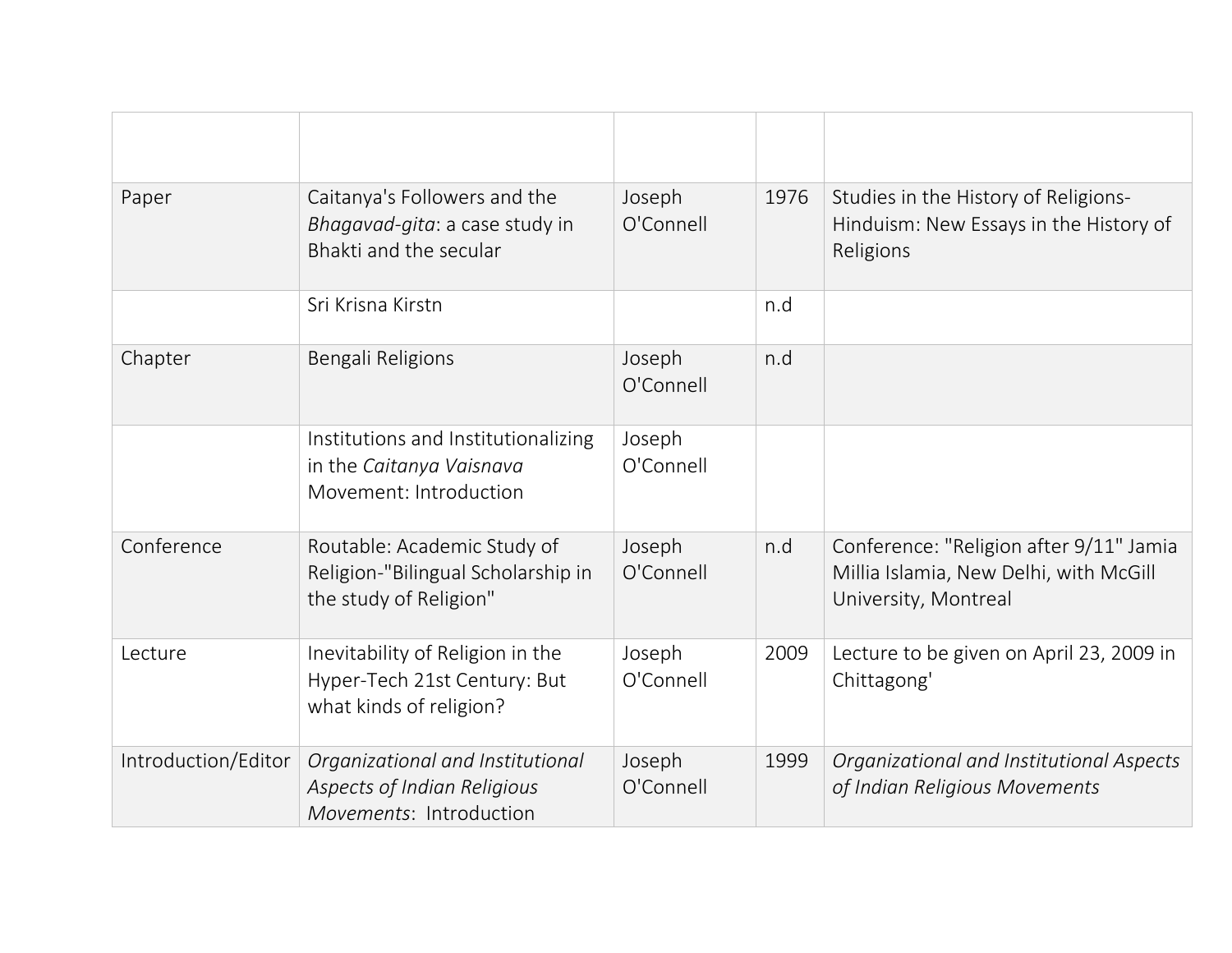| Paper      | Gaudiya Vaisnava Symbolism of<br>Deliverance (uddhara, nistara)<br>from Evil                                       | Joseph<br>O'Connell | 1980 | Journal of Asian and African Studies-XV,<br>$1 - 2$           |
|------------|--------------------------------------------------------------------------------------------------------------------|---------------------|------|---------------------------------------------------------------|
| Paper      | Wilfred Cantwell Smith's Islam in<br>Modern History: It's current<br>pertinence in Bangladesh                      | Joseph<br>O'Connell | 2004 | Journal of the Asiatic Society of<br>Bangladesh-49(1)         |
| Paper      | Introduction to Religious Studies<br>in South Asia: the Dhaka Initiative                                           | Joseph<br>O'Connell | n.d  | Bangladesh e-Journal of Sociology<br>Volume X, Number X. 20XX |
|            | The Impact of Devotion Upon the<br>Societal Integration of Bengal                                                  | Not listed          | n.d  |                                                               |
| Draft text | "Revising Art, Architecture and<br>Archeology as Sources for the<br>History of Religion in Bengal"<br>(draft text) | Joseph<br>O'Connell | 2011 |                                                               |
| Review     | Non-Renunciation: Themes and<br>Interpretations of Hindu Culture                                                   | Joseph<br>O'Connell | n.d  |                                                               |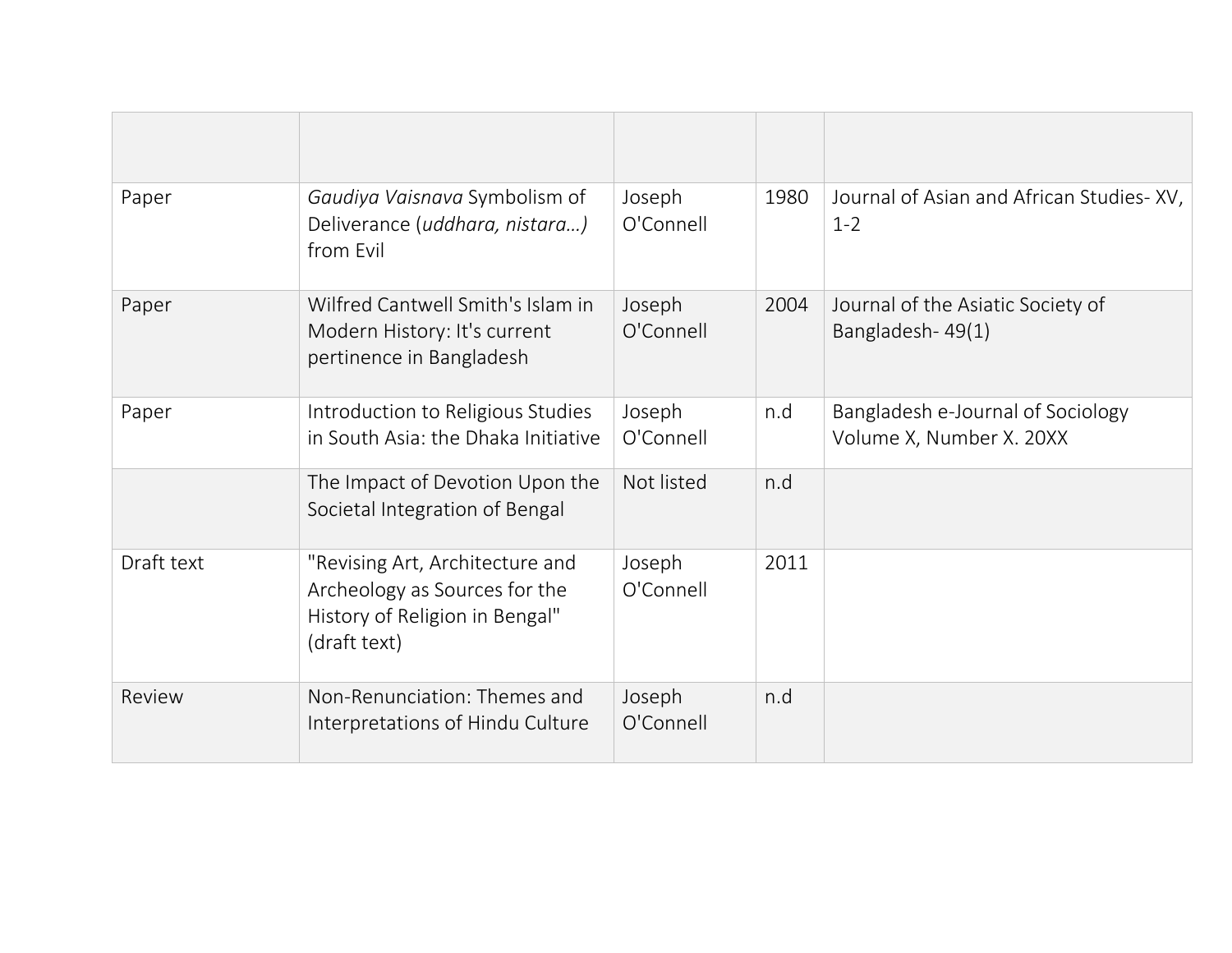| Lecture             | The 'Secular' and the 'Religious':<br>Implications for Academic Study<br>of Religion in Bangladesh | Joseph<br>O'Connell | 2009       | New Delhi Conference "Rethinking"<br>Religion in India II: Rethinking the<br>Secular" - Conference workshop: "How<br>to Launch and Develop Academic Study<br>of Religion in South Asia- does the<br>University of Dhaka Provide a Model? |
|---------------------|----------------------------------------------------------------------------------------------------|---------------------|------------|------------------------------------------------------------------------------------------------------------------------------------------------------------------------------------------------------------------------------------------|
| Introduction/Editor | Presenting Tagore's Heritage in<br>Canada: Introduction                                            | Joseph<br>O'Connell | 1989       | Presenting Tagore's Heritage in Canada<br>(ed. Joseph O'Connell, Rasesh Thakkar,<br>Prasanta Kumar Basu, Niladri Chaki)                                                                                                                  |
| Chapter (draft)     | Sikh Religious Experience in<br>Canada                                                             | Joseph<br>O'Connell | n.d        |                                                                                                                                                                                                                                          |
| Paper               | Moonbeam of Loving Devotion'<br>or Prema-Bhakti-Candrika of<br>Narottama-Dasa                      | Joseph<br>O'Connell | 1991       | Prajnajyoti - Prof. Dr. Gopikamohan<br>Bhattacharya commemoration volume                                                                                                                                                                 |
| Lecture             | 'Sacred story and historical<br>context'                                                           | Joseph<br>O'Connell | 1991-<br>2 | (course) Major Religious Tradition                                                                                                                                                                                                       |

# J2.2 Folder 2/5

| Document | Document Title             | Author              | Year | Publication                                                  |
|----------|----------------------------|---------------------|------|--------------------------------------------------------------|
| Lecture  | Gaudiya Vaisnava Community | Joseph<br>O'Connell | 1985 | Dr. Biman Behari Majumdar<br>Memorial lectures on Vaisnavism |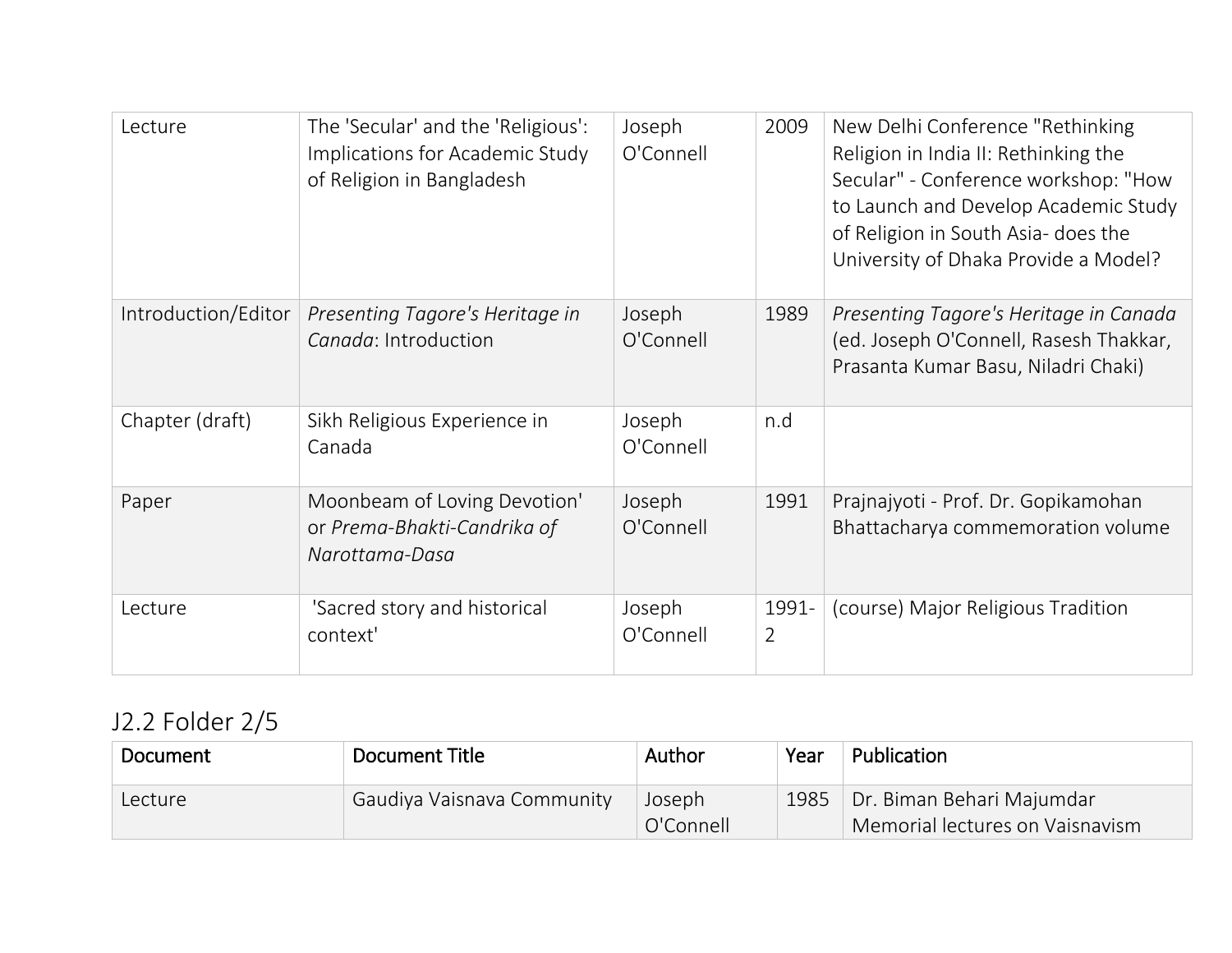| Lecture draft            | Caitanyaite Vaishnava Religion<br>and the Biographies of Sri<br>Caitanya (1486-1533) | Joseph<br>O'Connell                           |      |                                                                                                                   |
|--------------------------|--------------------------------------------------------------------------------------|-----------------------------------------------|------|-------------------------------------------------------------------------------------------------------------------|
|                          | n.t.                                                                                 | Joseph<br>O'Connell                           |      |                                                                                                                   |
|                          | The Word 'Hindu' in Gaudiya<br>Vaisnava Texts                                        | Joseph<br>O'Connell                           | n.d  |                                                                                                                   |
| Paper                    | Psychological Readings of<br>Religious Texts: Some<br>Guidelines and Illustrations   | Joseph<br>O'Connell                           | n.d  |                                                                                                                   |
| Poem                     | Flame of Devastation (Pralay-<br>Shikha)                                             |                                               |      |                                                                                                                   |
| Translation/Introduction | Kirtan o Gramin Krishti' (Kirtan<br>and Village Culture)                             | Joseph<br>O'Connell/<br>Hitesranjan<br>Sanyal | 2009 | Final chapter of Bangla Kirtaner Ithas<br>(History of Bengal) by Hitesranjan<br>Sanyal                            |
| Lecture                  | Brahmanic religious, cultural<br>and social systems- its<br>fundamentals             | Joseph<br>O'Connell                           | 2010 | University of Dhaka, Department of<br>World Religions and Cultures-History<br>of religion in Bengal Class outline |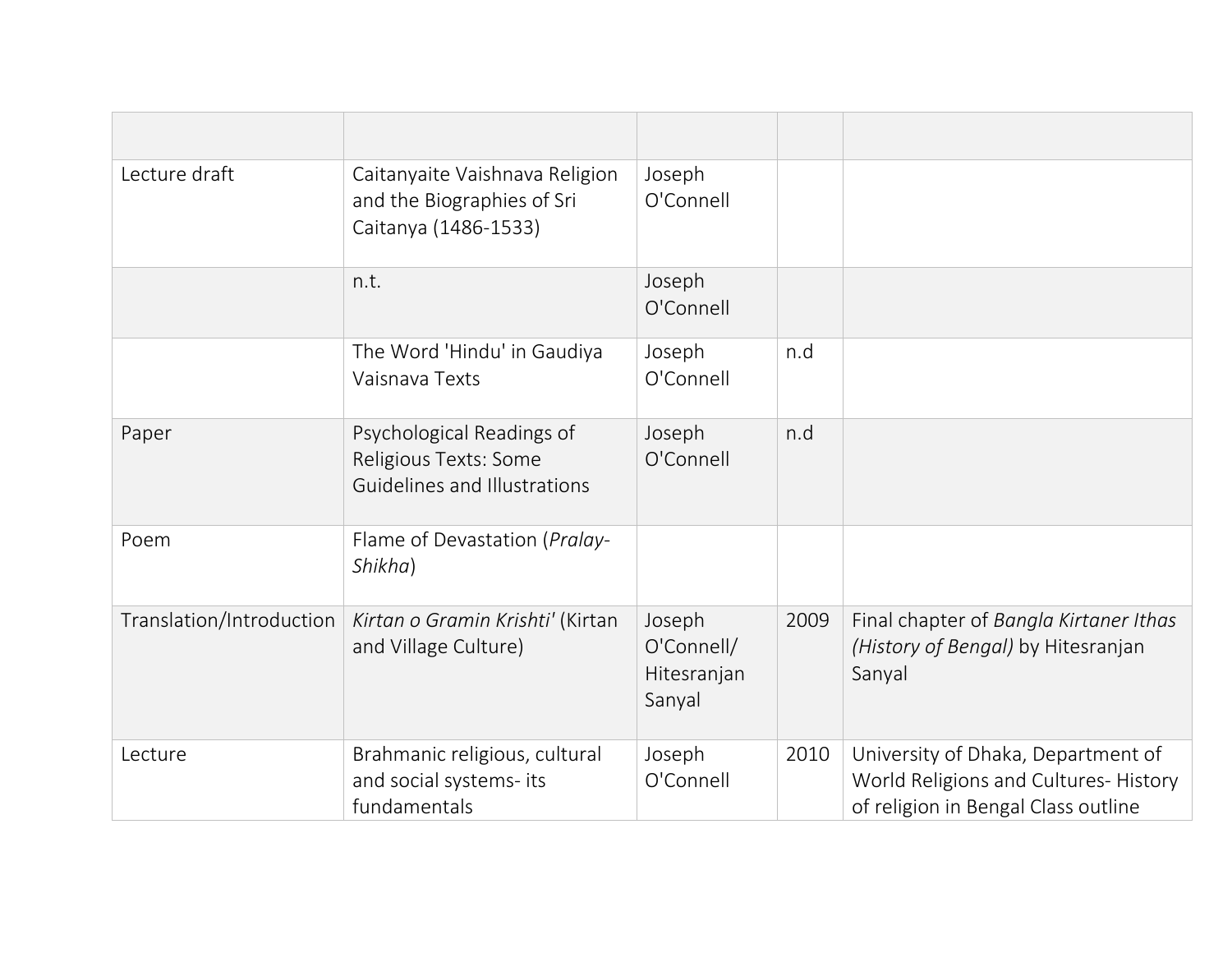| Lecture            | Notes on transition from pre-<br>history to documented history<br>of religion in the Bengal region | not listed                     | n.d  |                                |
|--------------------|----------------------------------------------------------------------------------------------------|--------------------------------|------|--------------------------------|
| Draft text         | Theology of Comparative<br>Religion & Comparative<br>Theology                                      | not listed                     | n.d  |                                |
| Chapter            | Does the Caitanya Vaisnava<br>Movement reinforce or resist<br>Hindu Communal Politics?             | Joseph<br>O'Connell            | n.d  | <b>Hindu Communal Politics</b> |
| Conversation?      | No title                                                                                           | Not listed                     | 1967 |                                |
| Lecture (draft)    | "Study of Religion in<br>Bangladesh: Challenges and<br>Opportunities                               | Joseph<br>O'Connell            | n.d  |                                |
| Editor             | Baarshik Saogaat (?)                                                                               | <b>Baarshik</b><br>Saogaat (?) | n.d  |                                |
| Encyclopedia entry | Caitanya- Article for<br>Encyclopedia of Religion                                                  | Joseph<br>O'Connell            |      |                                |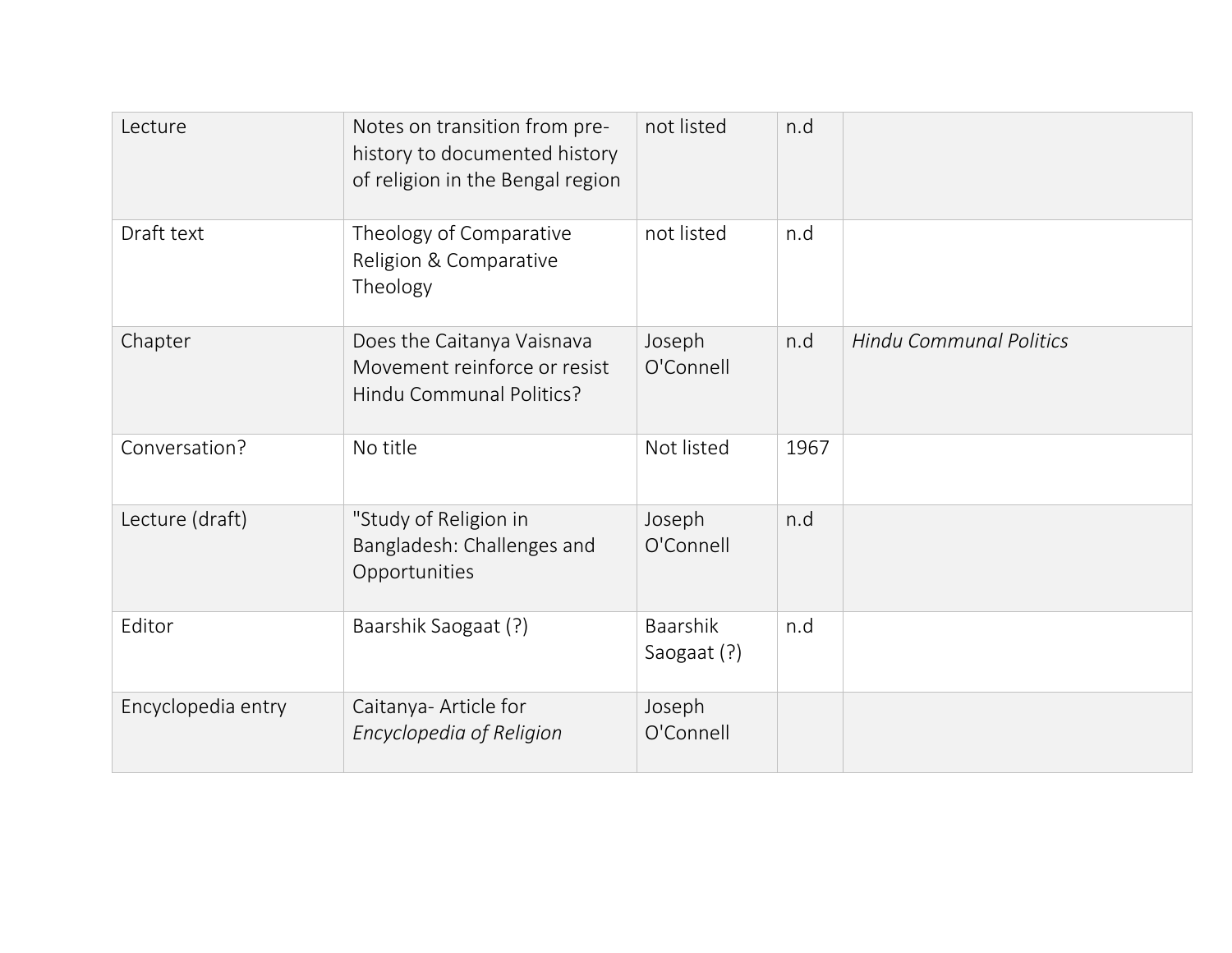| Religious movements and<br>Paper<br>Social Structures: The Case of<br>Chaitanya's Vaisnavas in Bengal | Joseph<br>O'Connell | 1993 | Institute of the Advanced Study<br>Rashtrapani Nivas, Shimla- 17 1004 |
|-------------------------------------------------------------------------------------------------------|---------------------|------|-----------------------------------------------------------------------|
|-------------------------------------------------------------------------------------------------------|---------------------|------|-----------------------------------------------------------------------|

# J2.2 Folder 3/5

| Document                 | <b>Document Title</b>                                                                                     | <b>Author</b>       | Year | Publication                                                                                                                                                          |
|--------------------------|-----------------------------------------------------------------------------------------------------------|---------------------|------|----------------------------------------------------------------------------------------------------------------------------------------------------------------------|
| Chapter                  | Gaudiya Vaisnava Symbolism of<br>Deliverance (uddhara,<br>nistara) from Evil                              | Joseph<br>O'Connell | 1981 | International Studies in Sociology and<br>Social Anthropology general editor K.<br>Ishwaran volume XXXI Jayant Lele<br>Tradition NS Modernity in Bhakti<br>Movements |
| Chapter                  | Vyabhicari-bhavas in the<br>Ujjvalanilamani of Rupa<br>Gosvamin                                           | Joseph<br>O'Connell | n.d  | Ancient Indian History, Philosophy and<br>Culture                                                                                                                    |
| Translation/Introduction | Ragavartmacandrika of<br>Visvanatha Cakravartin                                                           | Joseph<br>O'Connell | n.d  | A corpus of Indian Studies- Essays in<br>Honor of Professor Gaurinath Sastri                                                                                         |
| Lecture                  | Traditional Jain Approaches to<br>Religious Dialogue and Debate<br>and their Contemporary<br>Applications | Joseph<br>O'Connell | 1997 | Lecture for the North American Jain<br>Conference, Toronto                                                                                                           |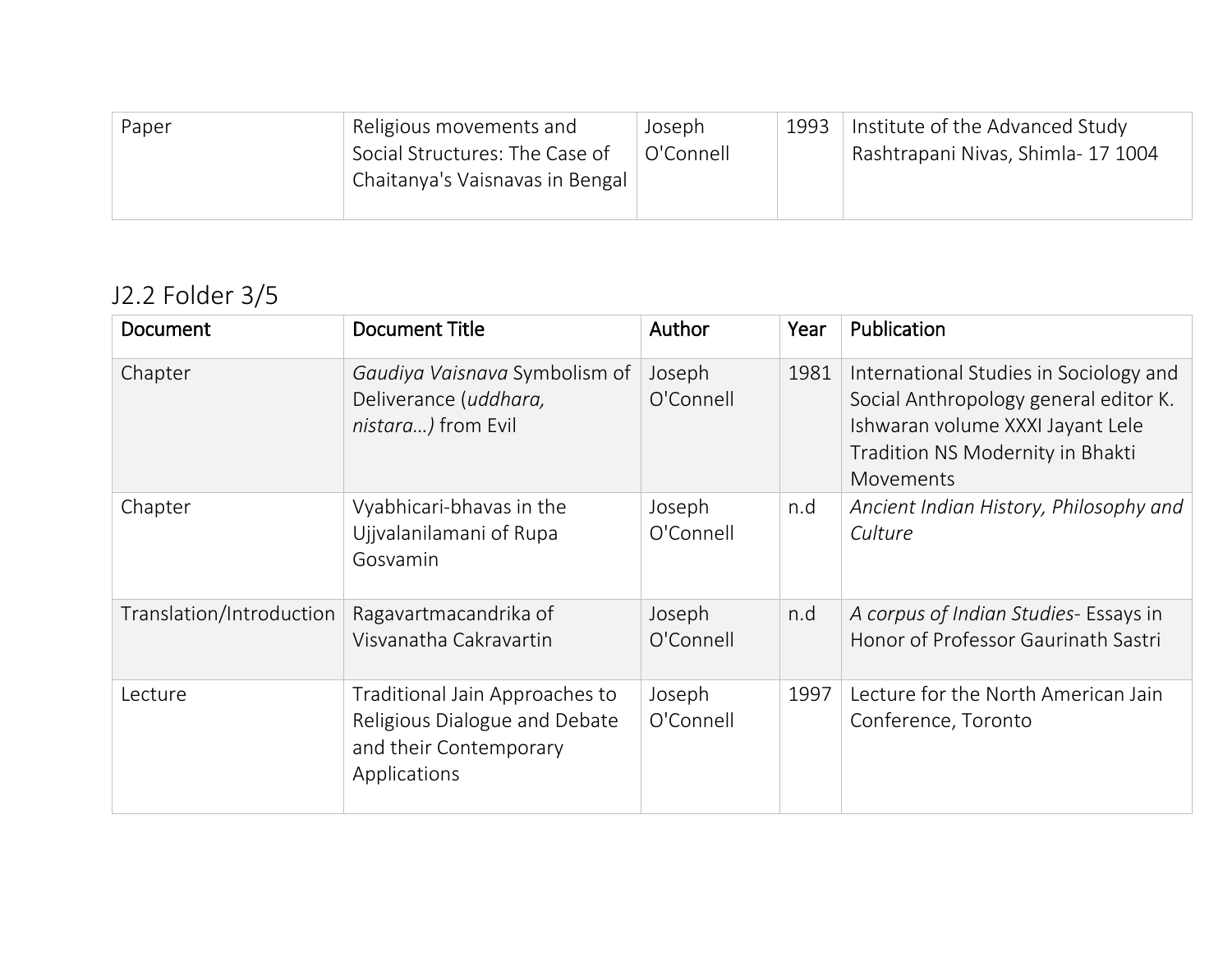| Draft of paper       | Professor Ghukam Azam:<br>Controversial Icon of Jama' At-<br>E-Islami Bangladesh                | Joseph<br>O'Connell | n.d  |                                                                                                                                                                                                                                                                                             |
|----------------------|-------------------------------------------------------------------------------------------------|---------------------|------|---------------------------------------------------------------------------------------------------------------------------------------------------------------------------------------------------------------------------------------------------------------------------------------------|
| Speaker introduction | Syed Ali Ahsan introduction                                                                     | Not listed          | 2010 |                                                                                                                                                                                                                                                                                             |
| Lecture              | untitled paper                                                                                  | Joseph<br>O'Connell |      | Association for Asian Studies Annual<br>Meeting Session one: Hindu-Muslim<br>relating in Bangladesh. "Voicing<br>Islamic Values in Bangladesh: Four<br>Diverse Perspectives- Ghulam Azam<br>(politician), Shah Abdul Hannan<br>(economist), Abul Fazal (novelist)<br>Syed Ali Ashan (poet)" |
| Lecture              | Abul Fazal of Chittagong:<br>Religious Humanist and Secular<br>Citizen                          | Joseph<br>O'Connell | n.d  |                                                                                                                                                                                                                                                                                             |
| Commentator          | "Toronto's Boi Bela/ Book Fair is<br>One Year Old and Growing!"<br>Comments by Joseph O'Connell | Joseph<br>O'Connell | n.d  |                                                                                                                                                                                                                                                                                             |

J2.2 Folder 4/5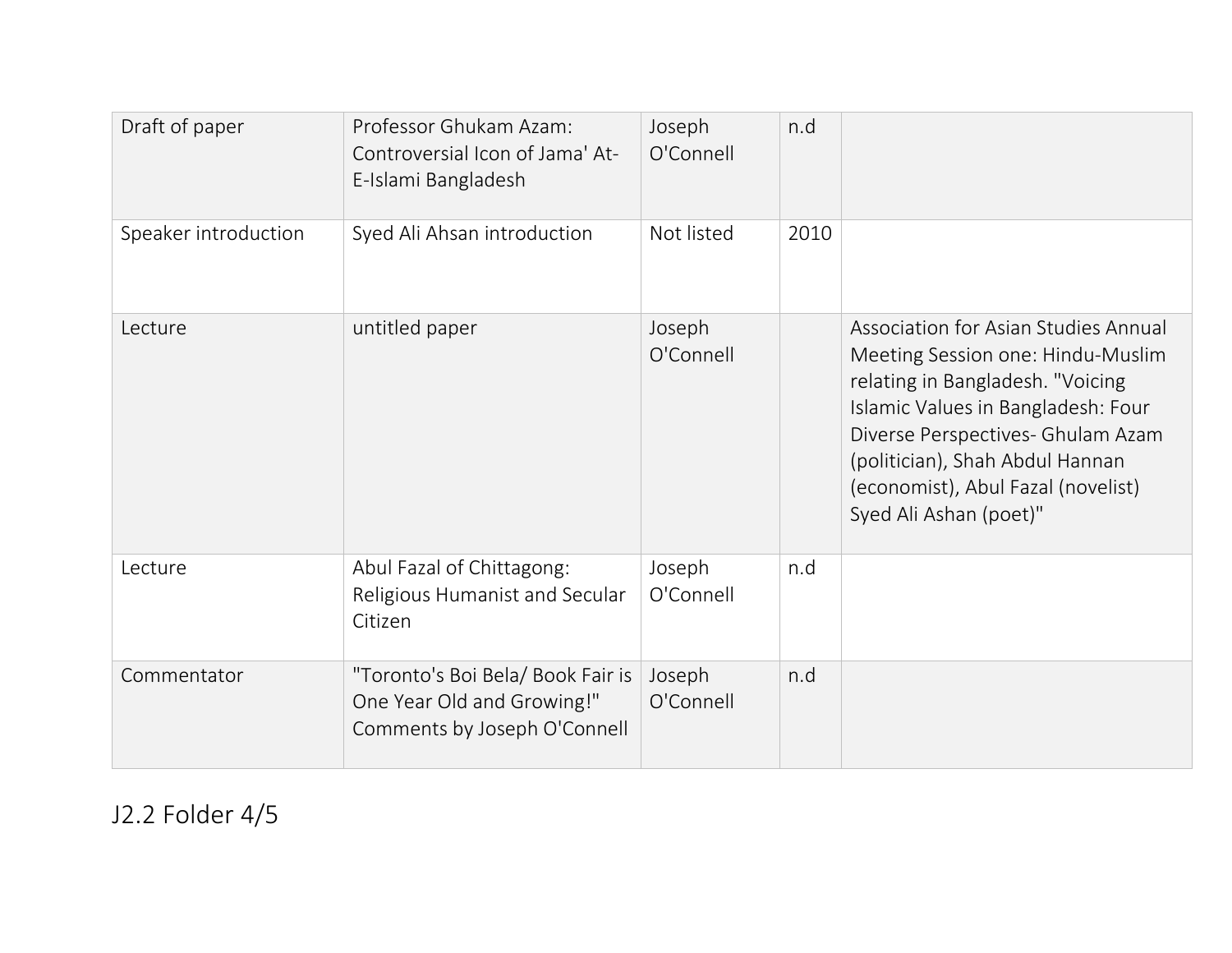| Document                | <b>Document Title</b>                                                                                                  | Author              | Year | Publication                                                         |
|-------------------------|------------------------------------------------------------------------------------------------------------------------|---------------------|------|---------------------------------------------------------------------|
| Draft                   | Vyabhicari-bhavas in the<br>Ujjvalanilamani of Rupa<br>Gosvamin                                                        | Joseph<br>O'Connell | n.d  |                                                                     |
| Chapter                 | Sikh Studies in North America: A<br>Field Guide                                                                        | Joseph<br>O'Connell | n.d  | Sikh Studies in North America                                       |
| Paper<br>(presentation) | Characteristics of a Religious<br>Biography with Special Reference<br>to the Caitaya Bhagabat of<br><b>Brinden Das</b> | Joseph<br>O'Connell | 1966 | Comparative Literature Departmental<br>Seminar, Jadavpur University |
|                         | Ragavartmacandrika of<br>Visvanatha Cakravartin                                                                        |                     |      |                                                                     |
| Paper                   | Dilemmas of Secularism in<br>Bangladesh                                                                                | Joseph<br>O'Connell |      | Journal of Asian and African Studies, XI,<br>$1 - 2$                |
|                         | Abdur Rahim, Translated (with<br>condensation) from<br>Anisuzzaman, Muslim Manas o<br>Bamla Sahitya                    | not listed          | n.d  |                                                                     |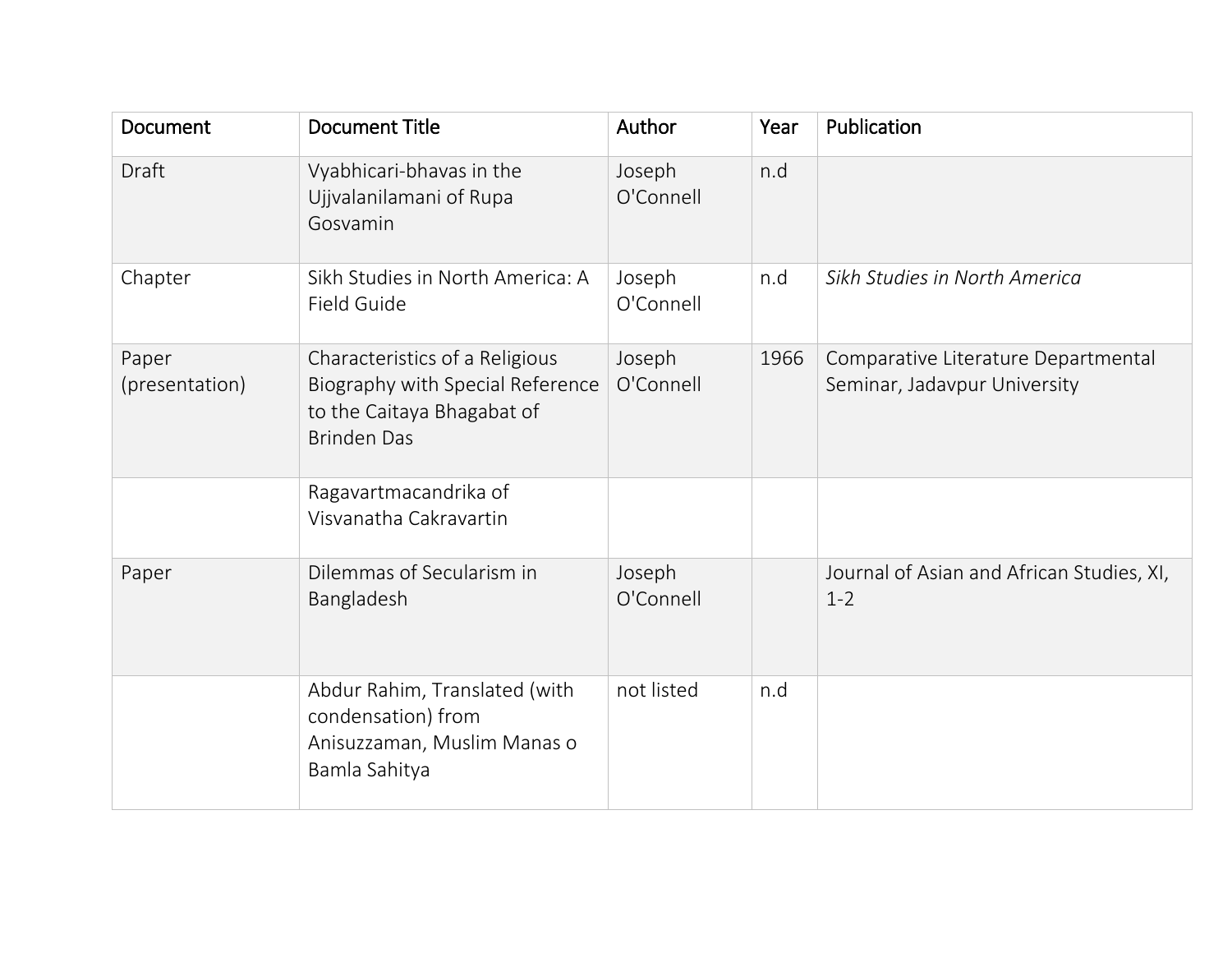| Paper                  | Biographies of Caitanya as<br>Sources for Physcological Study<br>of Religion                                                                  | Joseph<br>O'Connell | n.d  |                                                                                                                                            |
|------------------------|-----------------------------------------------------------------------------------------------------------------------------------------------|---------------------|------|--------------------------------------------------------------------------------------------------------------------------------------------|
| Paper                  | Jati-Vaisnavas of Bengal:<br>'Subcaste' (Jati) without 'caste'<br>(Varna)                                                                     | Joseph<br>O'Connell | 1982 | Journal of Asian and African Studies XVII,<br>3-4, 1982                                                                                    |
| Paper or case<br>study | Breakdown of Family Trust:<br>Including the Case History of<br>Debbie Didgeon (Roman<br>Catholic)                                             | Joseph<br>O'Connell | n.d  | Religious Liberty in Canada. Document<br>series no.1: Deprogramming and media<br>coverage of new religions. Ed. M. Darrol<br><b>Bryant</b> |
| Chapter                | The Fate of Sikh Studies in North<br>America                                                                                                  | Joseph<br>O'Connell | 1996 | The Transmission of Sikh Heritage in the<br>Diaspora ed. Pashaura Singh, N. Gerald<br><b>Barrier</b>                                       |
| <b>Book Review</b>     | Review: The Sword and the Flute:<br>Kali and Krsna, Dark Visions of<br>The Terrible and the Sublime in<br>Hindu Mythology by David<br>Kinsley | Joseph<br>O'Connell | 1976 | Journal of Asian studies                                                                                                                   |
| <b>Book Review</b>     | Review: Krishna, the Butter Thief.<br>By John Stratton Hawley.                                                                                |                     |      | Journal of American Academy of Religion                                                                                                    |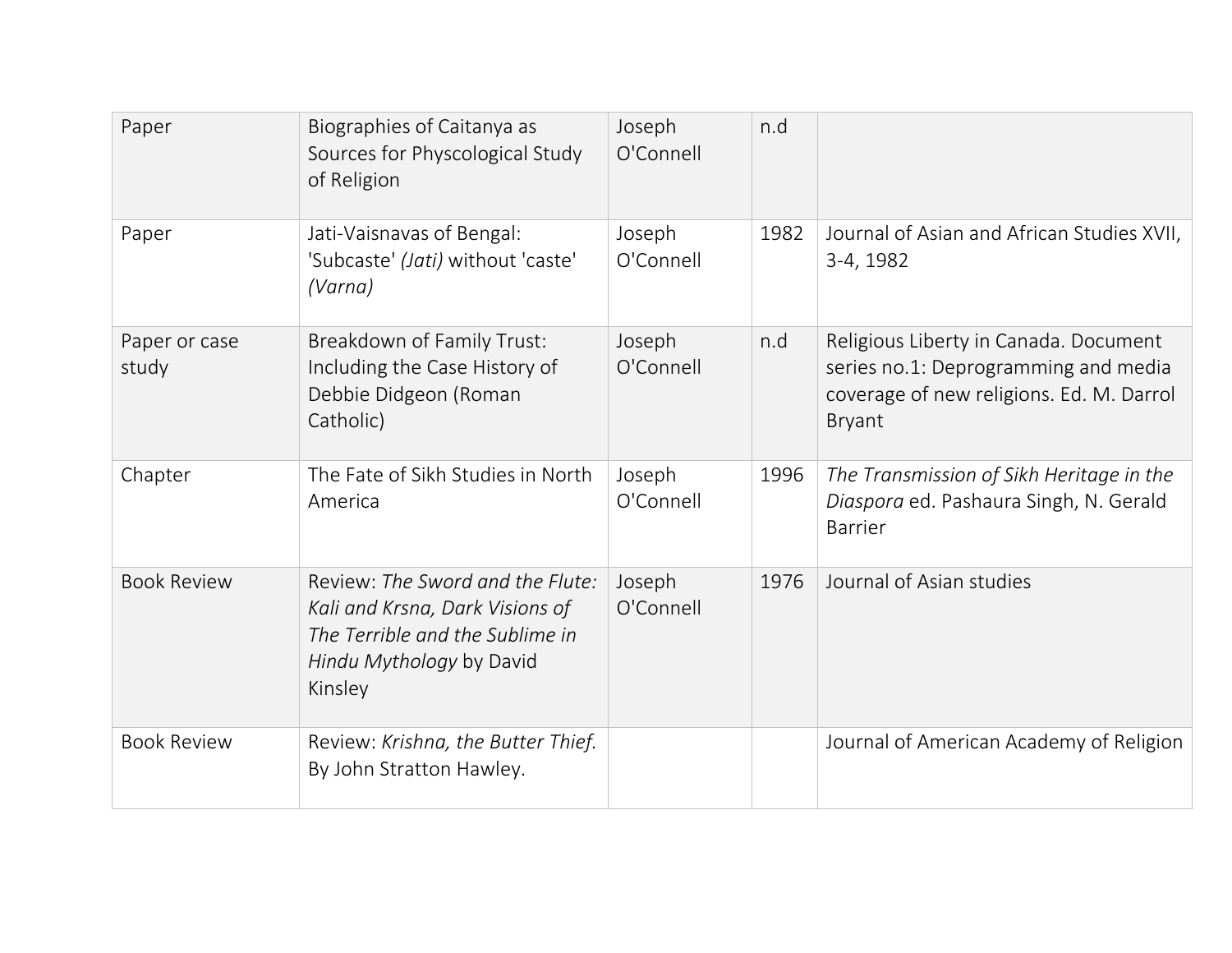| <b>Book Review</b> | Review: Modern Indian<br>Responses to Religious Pluralism.<br>Ed. Harold G. Coward                      |                                      | 1990 | Philosophy East and West-A quarterly of<br>Asian and Comparative Thought, Vol XL,<br>No.3 |
|--------------------|---------------------------------------------------------------------------------------------------------|--------------------------------------|------|-------------------------------------------------------------------------------------------|
| Lecture            | Swaminarayan Talk-- Teaching<br>and Studying Hindu Religion in<br>the University                        | Joseph<br>O'Connell                  | 1990 |                                                                                           |
| Chapter            | Were Caitanya's Vaisnavas really<br>Sahajiyas? The case of<br>Ramananda Raya                            | Joseph<br>O'Connell                  | 1989 | Shaping Bengali Worlds, Public and<br>Private ed. Tony K. Stewart                         |
| Article            | The word 'Hindu' in Gaudiya<br>Vaisnava Texts                                                           | Joseph<br>O'Connell                  | 1973 | Journal of American Oriental Society<br>93.3                                              |
| Paper              | Sikh Studies and Studies of Sikhs<br>in Canada                                                          | Joseph<br>O'Connell                  | 1986 | Studies in Sikhism and Comparative<br>Religion (New Delhi) Vol. 5 no.2                    |
| Review/article     | Hill Study Raises Questions                                                                             | Joseph<br>O'Connell                  | 1980 | From the  of the Toronto School of<br>Theology  (vol.10 no.4)                             |
| Translation        | "The Temple and the Mosque"<br>and essay by the poet Nazrul<br>Islam. Translated by Joseph<br>O'Connell | Joseph<br>O'Connell,<br>Nazrul Islam | 1971 | St. Michael's College Journal (fall 1971)<br>Toronto                                      |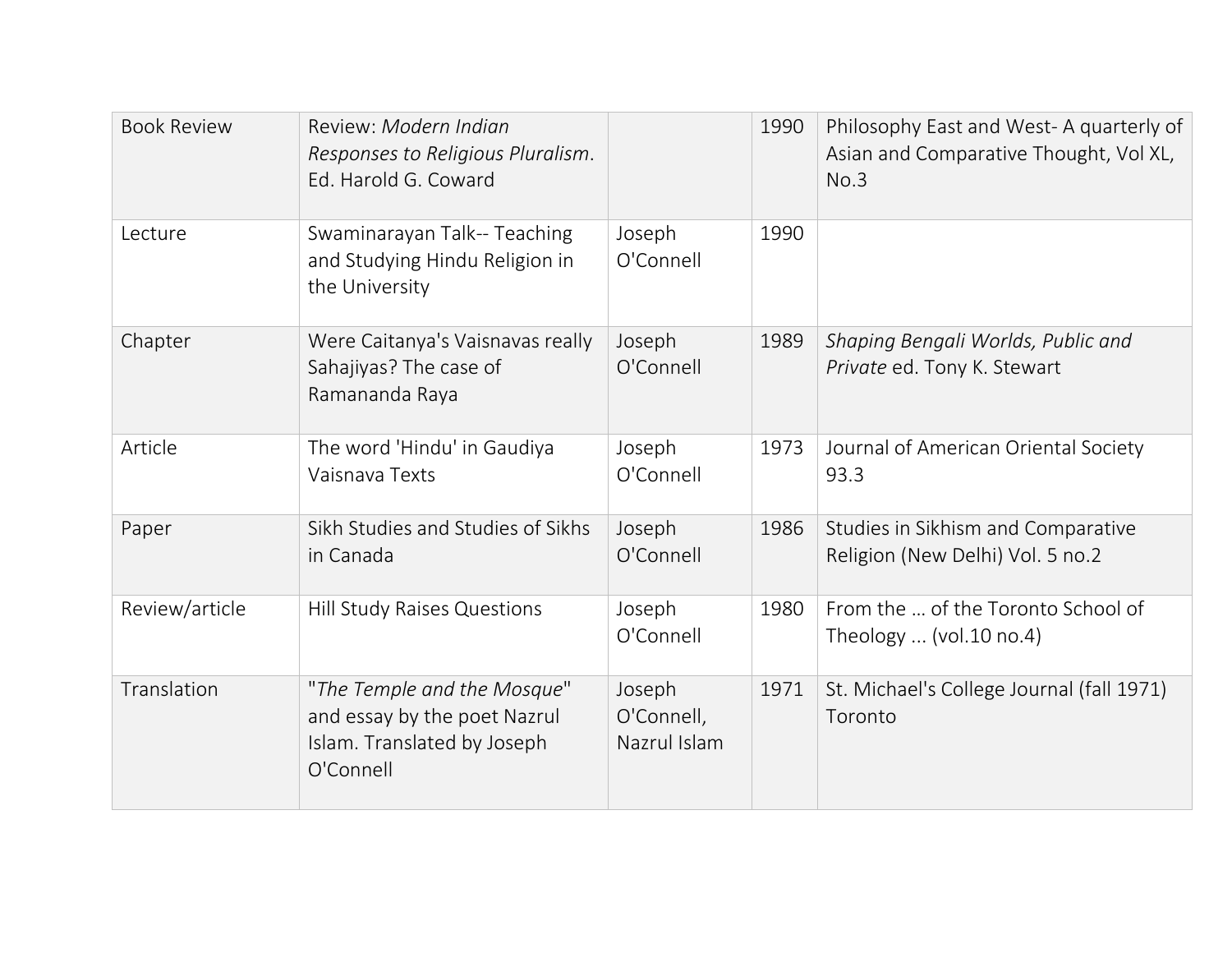| <b>Book Review</b>           | Review, The Legend of Krishna by<br>Nigel Frith                                                 | Joseph<br>O'Connell                  | n.d  | Journal of Asian studies                                   |
|------------------------------|-------------------------------------------------------------------------------------------------|--------------------------------------|------|------------------------------------------------------------|
| <b>Book Review</b>           | Review, The Evolution of Hindu<br>Ethical Ideas by s. Cromwell<br>Cawford                       | Joseph<br>O'Connell                  | 1984 | Journal of Indian Philosophy                               |
| Paper<br>(introduction only) | Renewing Caitanyaite Bhakti:<br>Babajis and the Pathabari<br>Ashram                             | Joseph<br>O'Connell                  |      |                                                            |
| Newspaper article            | Letter to the Editor- "Bengali<br>Leaders"                                                      | Joseph<br>O'Connell                  | 1971 | The Toronto Star                                           |
| Commentator                  | Baarshik Saogaat- 'New Years<br>Gifts', Introduction                                            | Joseph<br>O'Connell                  | n.d  |                                                            |
| Prologue                     | Veda-ness of Itihasa-purana"                                                                    | Joseph<br>O'Connell                  | 1980 | (Sri) Radhagovinda Nath, Gauriya<br>Vaisnava-Darsana vol.1 |
| Interview                    | "Embracing Complexity"                                                                          | Joseph<br>O'Connell,<br>Mubin S Kahn | 2007 | New Age Xtra                                               |
| Paper                        | Religious Studies in South Asia<br>amid Secularist-Communalist<br>Tensions: Focus on Bangladesh | Joseph<br>O'Connell                  | 2010 |                                                            |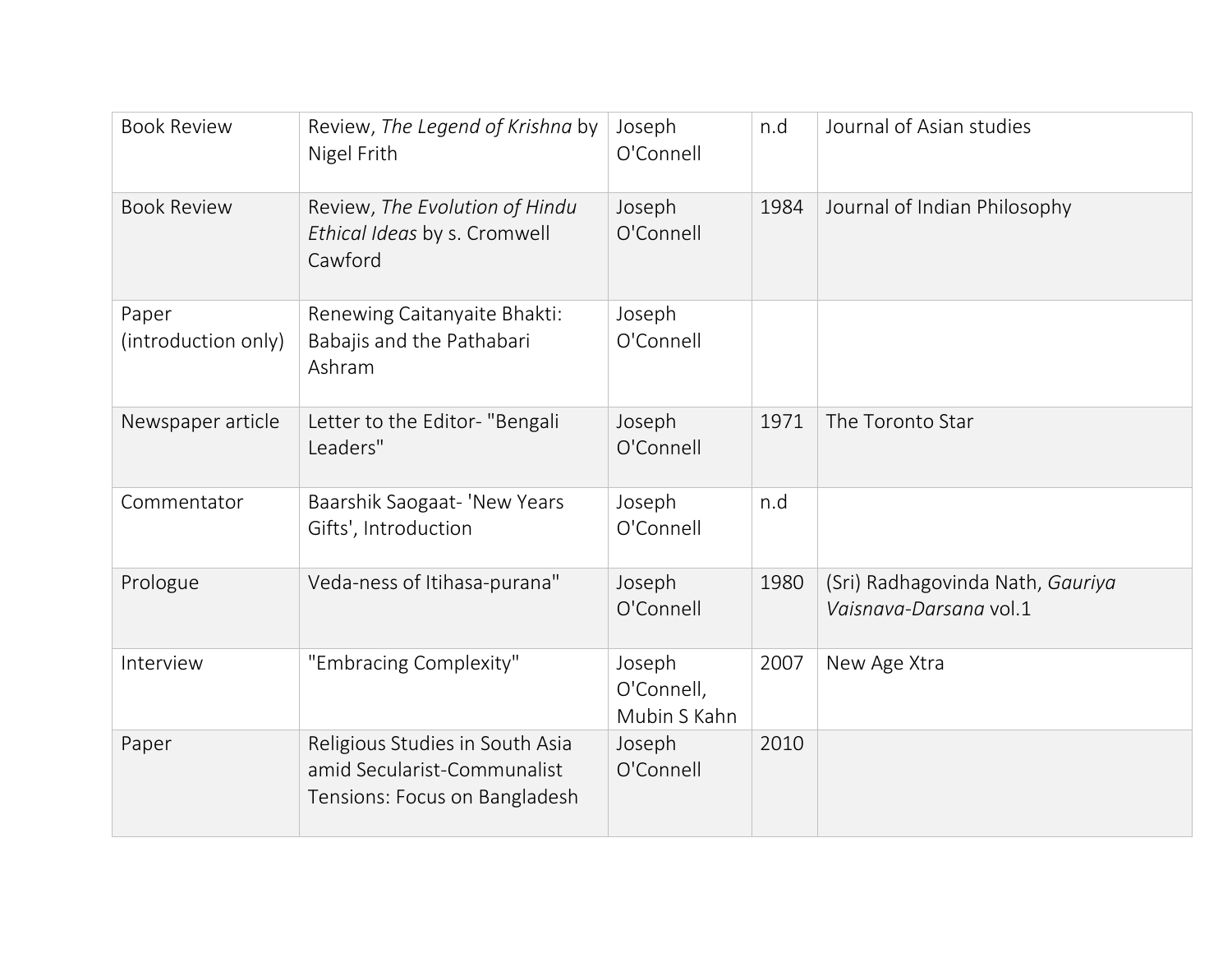| Paper          | How can Religion be Studied in<br>South Asian Universities? Or<br>should it be?                      | Joseph<br>O'Connell | 2011 |                                                                                                                                                                                                                                      |
|----------------|------------------------------------------------------------------------------------------------------|---------------------|------|--------------------------------------------------------------------------------------------------------------------------------------------------------------------------------------------------------------------------------------|
| Paper          | Historicity in Biographies of<br>Caitanya                                                            | Joseph<br>O'Connell | n.d  |                                                                                                                                                                                                                                      |
| Lecture        | Bengali Vaisnava bhakti and<br>Rabindranath's <i>manusher</i><br>dharma: Resonance and<br>Dissonance | Joseph<br>O'Connell | 2011 |                                                                                                                                                                                                                                      |
| Workshop paper | "The Secular and Religious:<br>Implications for the Academic<br>Study of Religion in Bangladesh"     | Joseph<br>O'Connell | 2009 | New Delhi Conference "Rethinking<br>Religion in India II: Rethinking the<br>Secular" Conference workshop "How to<br>Launch and Develop Academic Study of<br>Religion in South Asia- does the<br>University of Dhaka Provide a model? |

# J2.2 Folder 5/5

| Document | Document Title                                                                                | Author              | Year | Publication                    |
|----------|-----------------------------------------------------------------------------------------------|---------------------|------|--------------------------------|
| Lecture  | Krishnadasa Kaviraja's Caitanya-<br>Caritamrta: It's Characteristics as<br>a sacred biography | Joseph<br>O'Connell | 2011 | OCHS Seminar Session-Seminar 1 |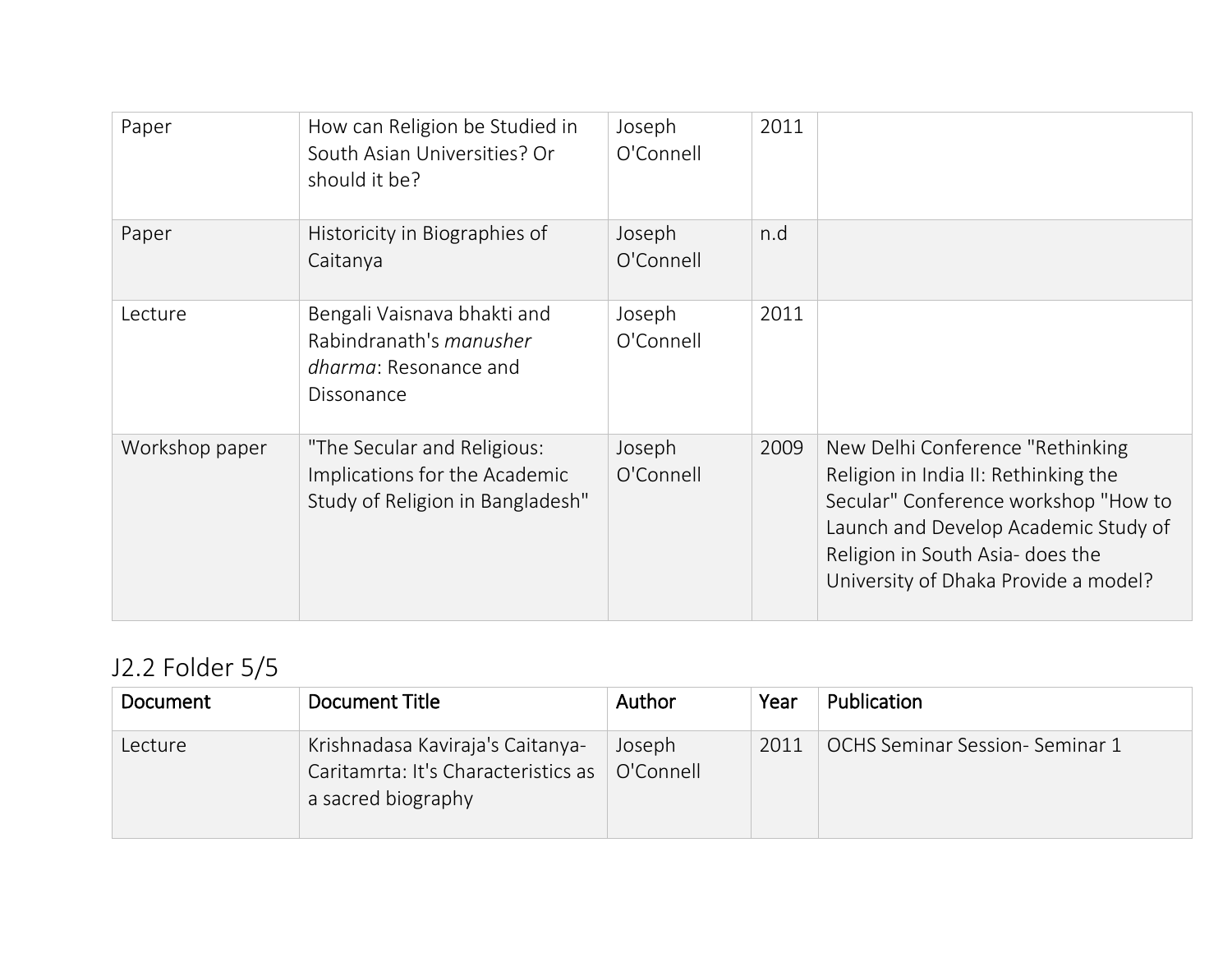| Paper   | Tracing Vaishnava Strains in<br>Tagore                                                                                                                           | Joseph<br>O'Connell |      |                                                                                                                                                                      |
|---------|------------------------------------------------------------------------------------------------------------------------------------------------------------------|---------------------|------|----------------------------------------------------------------------------------------------------------------------------------------------------------------------|
| Paper   | Hindu Views on Human Person<br>and Human Rights                                                                                                                  | not listed          |      |                                                                                                                                                                      |
| Lecture | Krishnadasa Kaviraja's Caitanya-<br>Caritamrta: Assessing and<br>maximizing its value as a witness<br>to contemporary or 'recently'<br>past historical phenomena | Joseph<br>O'Connell | 2011 | <b>OCHS Seminar Session - seminar 2</b>                                                                                                                              |
| Talk    | Keynote Address                                                                                                                                                  | Joseph<br>O'Connell | 2010 | Department of World Religions and<br>Culture, University of Dhaka-<br>Consultation on Prospects for Dialogue<br>and Religious studies in South Asian<br>universities |
|         | Toward a History of Religion in<br>the Bengal Region                                                                                                             | Joseph<br>O'Connell |      |                                                                                                                                                                      |
| Paper   | Academic study of religion in<br>Bangladesh: challenges and<br>opportunities                                                                                     | Joseph<br>O'Connell |      |                                                                                                                                                                      |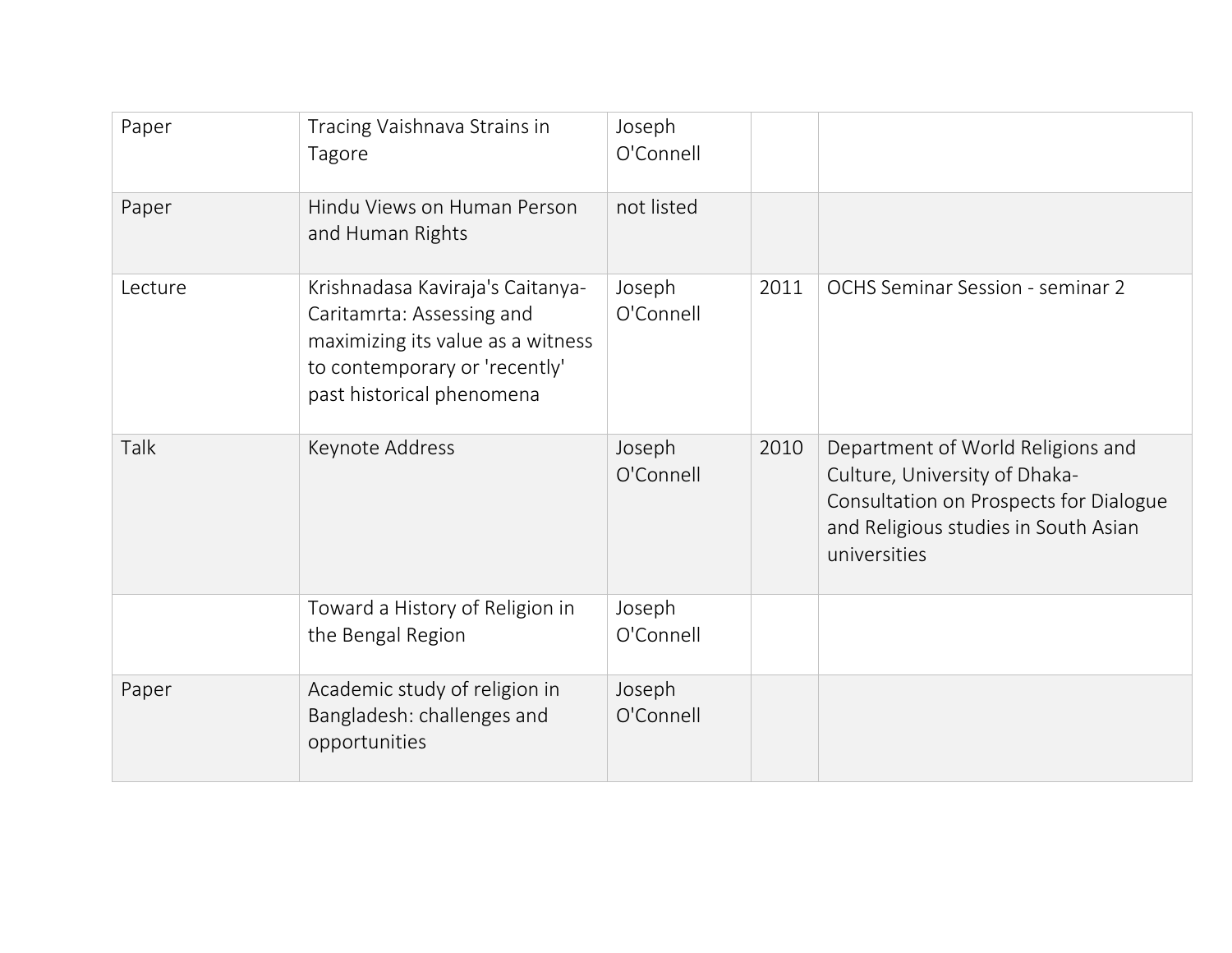| Paper              | Wilfred Cantwell Smith's Islam in<br>Modern History: It's current<br>pertinence in Bangladesh                                                                                                                                                                                        | Joseph<br>O'Connell | 2004 | Journal of the Asiatic Society of<br>Bangladesh vol49 no.1                                                 |
|--------------------|--------------------------------------------------------------------------------------------------------------------------------------------------------------------------------------------------------------------------------------------------------------------------------------|---------------------|------|------------------------------------------------------------------------------------------------------------|
| Postscript         | Postscript: The View from<br>Toronto                                                                                                                                                                                                                                                 | Joseph<br>O'Connell | 1988 |                                                                                                            |
| Ph.D. Dissertation | Caitanya, Sri Krishna-Caitanya<br>500 years. Avatara theology.<br>Krishna of faith and Caitanya of<br>history. Merge in Caitanya as<br>avatara in form of bhakti.<br>Complexity of Caitanya's<br>behaviours. Multiplicity of<br>cantage points and<br>interpretations in biographies | Joseph<br>O'Connell | 1970 | Social Implications of the Gaudiaya<br>Vaisnava Movement, Joseph O'Connell<br>PhD dissertation, Appendix 2 |
| Lecture            | Jain and Hindu Ethics Seminar                                                                                                                                                                                                                                                        | Joseph<br>O'Connell |      |                                                                                                            |
| Article summary    | Summary of Matilal's article<br>'Moral Dilemmas: Insights from<br>Indian Epics"                                                                                                                                                                                                      | not listed          |      |                                                                                                            |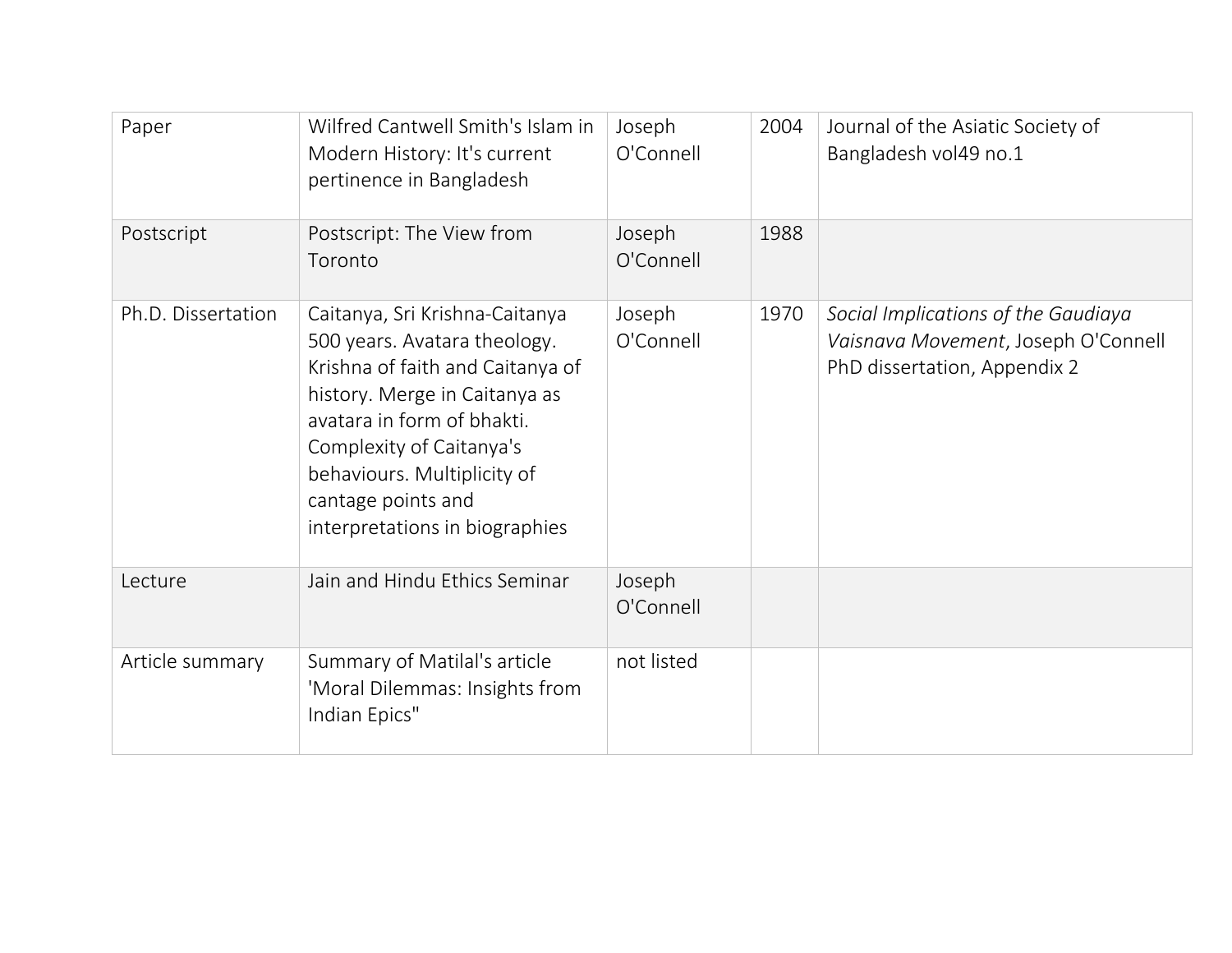| Paper?            | Myth in Pursuit of History: First<br>and last biographies of Caitanya                                                             | Joseph<br>O'Connell |      |                                                                                                                   |
|-------------------|-----------------------------------------------------------------------------------------------------------------------------------|---------------------|------|-------------------------------------------------------------------------------------------------------------------|
| Paper             | Traditional Hindu views on<br>Human Rights and Human Duties                                                                       | Joseph<br>O'Connell | 1990 | Journal of Religious Understanding                                                                                |
| Talk              | Remarks prepared for the<br>Toronto Mahvihara Society<br>(Vesak Celebration)                                                      | Joseph<br>O'Connell | 1991 | Ethical relevance of Buddhism Today                                                                               |
| Talk/workshop     | Comparing Jain and Hindu Ethics                                                                                                   | Joseph<br>O'Connell | 1999 | Talk for Jain retreat                                                                                             |
|                   | Murari Gupta Caitanya<br>Caritamrita- Bengali Translation                                                                         | not listed          | n.d  |                                                                                                                   |
| Research proposal | Socio-religious movements and<br>cultural Networks in Indian<br>Civilization-research proposal<br>"Caitanyaite Vaishnava Sadhana" | Joseph<br>O'Connell | n.d  |                                                                                                                   |
|                   | Vyabhicari-bhavas in the<br>Ujjvalanilamani of Rupa<br>Gosvamin                                                                   |                     |      | Ancient Indian History, Philosophy and<br>Culture- Essays in memory of Prof.<br>Radhagovinda Basak Vidyavacaspati |